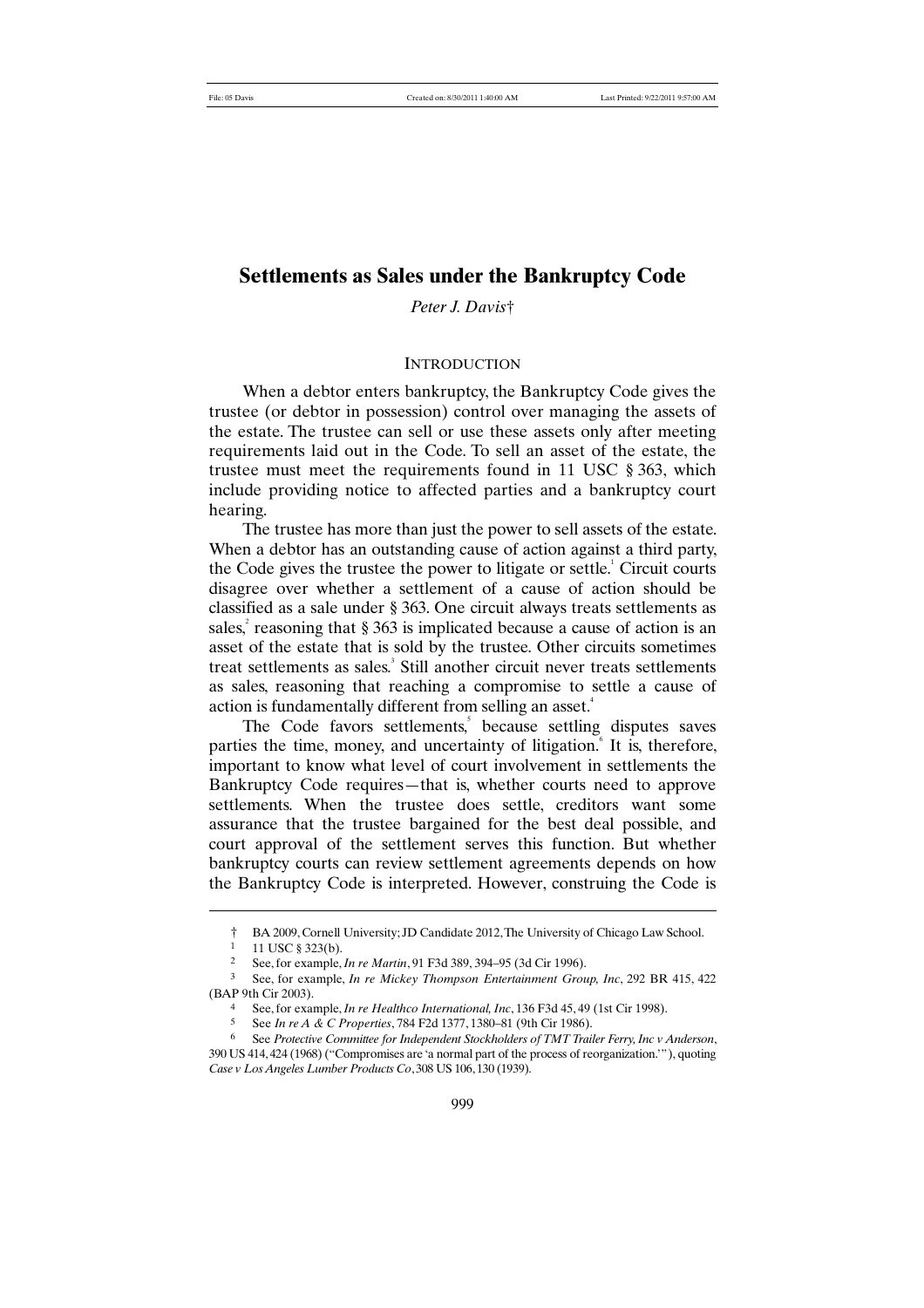problematic because it does not directly address whether settlements require court approval. Settlements may be reviewed by the bankruptcy court at the trustee's discretion and do not have the same procedural protections of sales under § 363.

This Comment adopts the position that settlements are sometimes sales. Furthermore, this Comment provides a framework to determine when settlements are sales, something courts have failed to do. This framework is based on a settlement's characteristics outside bankruptcy law because the law inside bankruptcy deviates from nonbankruptcy law only when there is a sufficient justification requiring the change.<sup>7</sup> Some settlements have qualities distinct from sales and so do not require similar treatment in the Bankruptcy Code. These settlements do not require a departure from the nonbankruptcy baseline, because the procedures of § 363 do not advance the purpose of the provision to maximize the value of the estate. Instead, a change from the nonbankruptcy baseline for these settlements has the opposite effect by adding to the administrative costs of settling a dispute. When settling a dispute has the legal qualities of a sale outside bankruptcy, courts should review it under § 363. When a settlement does not resemble a sale outside bankruptcy, courts should leave it to the trustee's discretion.

Part I of this Comment provides an overview of the Code as well as the structure and purposes of § 363. Part II describes the current split among the circuit courts over whether settlements should be considered "sales" for purposes of § 363. Part III argues that the nonbankruptcy baseline should be the starting point for characterizing settlements for the purposes of the Code. Finally, Part IV proposes a framework that uses the nonbankruptcy baseline and then applies it to a case in the split that this Comment argues should have come out differently.

#### I. OVERVIEW OF THE BANKRUPTCY CODE AND § 363

When a corporation owes more than it can repay, a familiar problem presents itself: the debtor cannot pay back all of its creditors in full. Without bankruptcy law, creditors would react to this problem by racing to the debtor's assets and attempting to get what was owed to them before rival creditors could do the same. As with any race, some creditors would win and some would lose. Bankruptcy law, however, understanding that this race would make everyone worse off,

<sup>7</sup> See *Butner v United States*, 440 US 48, 55 (1979).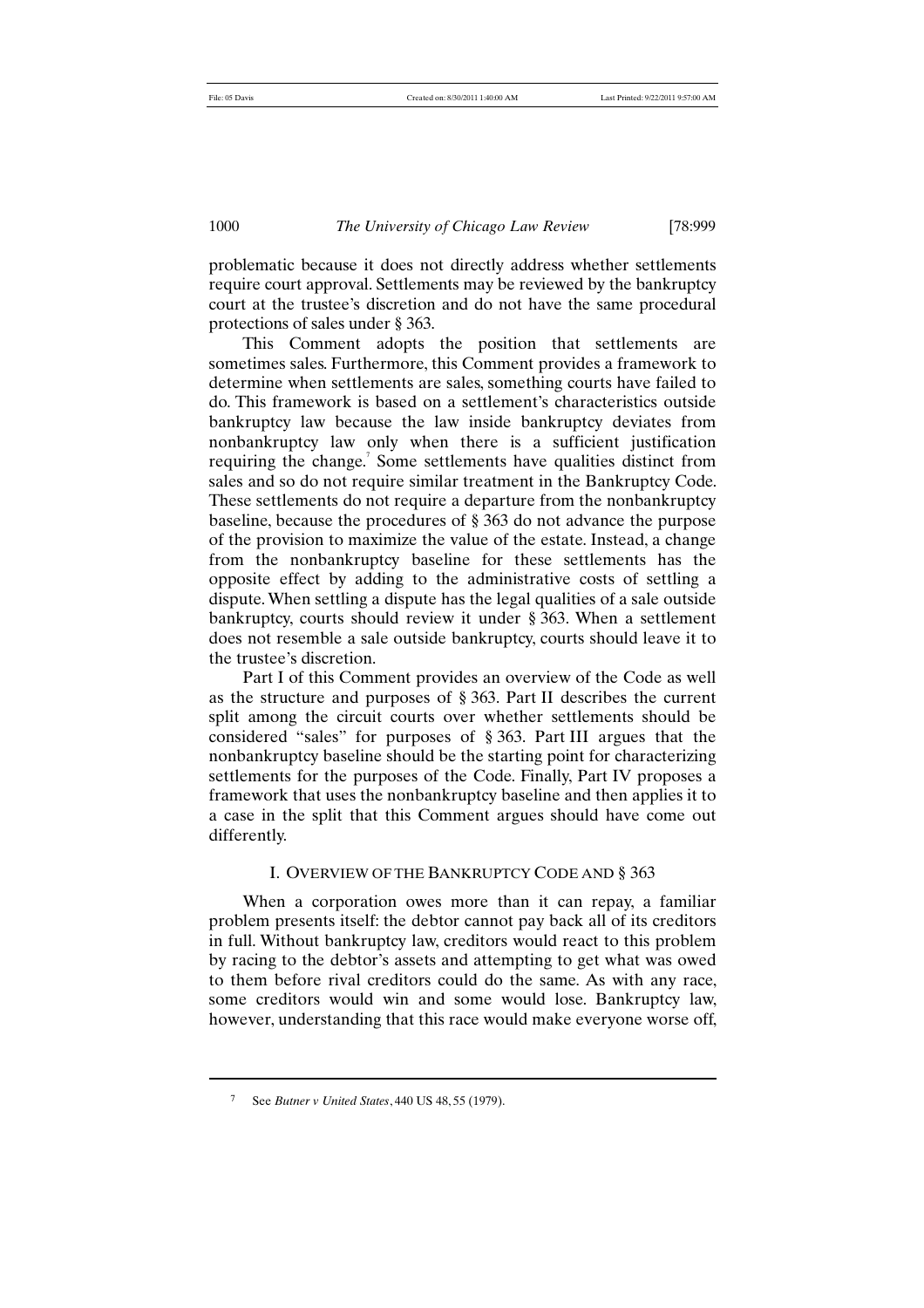#### 2011] *The Bankruptcy Code and Settlements* 1001

solves this collective action problem.<sup>8</sup> It stops the race by staying each creditor's individual debt remedies and provides a single forum for an efficient division and distribution of the debtor's assets. This Part first provides relevant background on the structure of bankruptcy law. It then discusses the substantive rule governing sales and the procedural rule governing settlements.

# A. The Bankruptcy Structure

In 1978, Congress passed the Bankruptcy Reform Act,<sup>9</sup> which codified the substantive law governing bankruptcy proceedings in the Bankruptcy Code. The Code is divided into chapters, and the most common bankruptcy petition is filed under Chapter 7.<sup>10</sup> Chapter 7 provides for the liquidation of the debtor's estate and distribution of the proceeds to the estate's creditors. In short, Chapter 7 provides a "fresh start" for the debtor. $\overline{1}$  In a Chapter 11 bankruptcy, however, the debtor's estate is administered with the purpose of reorganizing and preserving the debtor's business, allowing it to continue for the benefit of the creditors.<sup>12</sup>

When a debtor enters bankruptcy, a bankruptcy estate is created consisting of all of the debtor's legal or equitable interests, including some causes of action.<sup>13</sup> The debtor in possession or a court-appointed trustee is then charged with administering the estate. In a Chapter 7 bankruptcy, the trustee's main objective is to liquidate the estate efficiently while acting in the best interest of the creditors.<sup> $14$ </sup> A debtor entering bankruptcy may have many outstanding claims against third parties, and because litigation is slow and costly, bankruptcy favors

<sup>8</sup> See Douglas G. Baird, *The Initiation Problem in Bankruptcy*, 11 Intl Rev L & Econ 223, 223 (1991) ("The premise of American bankruptcy law is that sometimes the creditors and others who contributed capital to the firm are better off as a group than they would be if this avenue of debt collection did not exist."); Thomas H. Jackson, *The Logic and Limits of Bankruptcy Law* 10 (Harvard 1986) ("Because creditors have conflicting rights, there is a tendency in their debt-collection efforts to make a bad situation worse.").

<sup>&</sup>lt;sup>9</sup> Pub L No 95-598, 92 Stat 2549, codified as amended at 11 USC § 101 et seq.

<sup>10</sup> See DOJ, United States Trustee Program, *Annual Report of Significant Accomplishments: Fiscal Year 2009* 11 table 2.1, online at http://www.justice.gov/ust/eo /public\_affairs/annualreport/docs/ar2009.pdf (visited Apr 17, 2011) (showing that over 70 percent of filings are under Chapter 7).

<sup>11</sup> See *Marrama v Citizens Bank of Massachusetts*, 549 US 365, 367 (2007); Jackson, *Logic and Limits* at 4 (cited in note 8) (noting that two roles of bankruptcy law are to provide a clean slate for individuals and to provide an efficient forum for creditors).

<sup>12</sup> See Alan N. Resnick and Harry J. Sommer, eds, 7 *Collier on Bankruptcy* ¶ 1100.01 at 7-1100 (Matthew Bender 15th rev ed 2010).

<sup>13</sup> 11 USC § 541(a)(1). See also *In the Matter of Seven Seas Petroleum, Inc*, 522 F3d 575, 584 (5th Cir 2008) (noting that "whether a particular state-law claim belongs to the bankruptcy estate depends on . . . applicable state law").

<sup>14</sup> See *In re Riverside-Linden Investment Co*, 925 F2d 320, 322 (9th Cir 1991).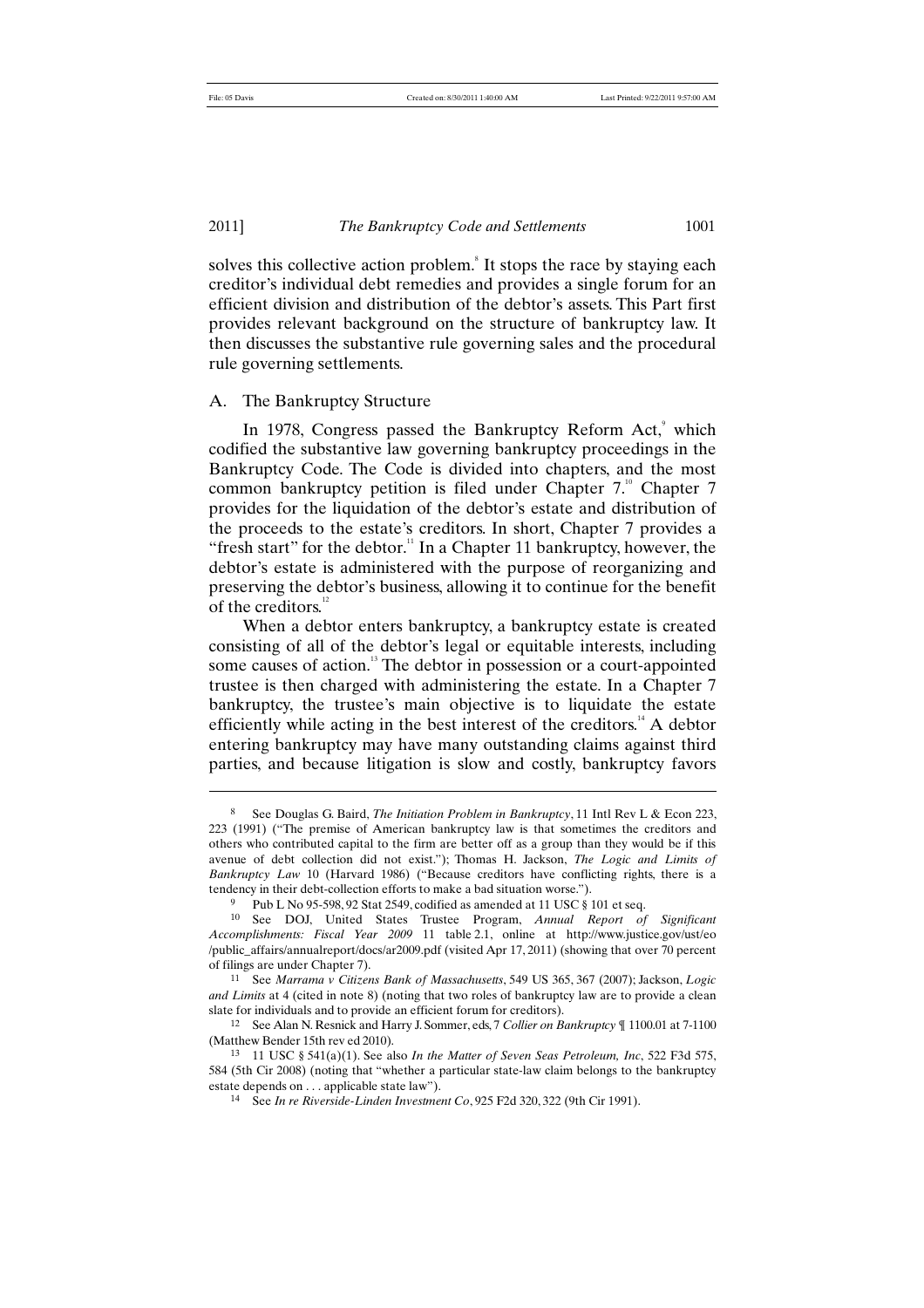settlement of these claims.<sup>15</sup> The roles of the trustee and the bankruptcy court in settling these disputes depend on whether they fall within § 363.

### B. The Structure and Purposes of § 363(b) Sales of Assets

The Bankruptcy Code is designed for the efficient disposition of the debtor's estate. A  $\S 363(b)$  sale is one example of the Bankruptcy Code's promotion of this purpose. Section 363(b) provides that "[t]he trustee, after notice and a hearing, may use, sell, or lease, other than in the ordinary course of business, property of the estate." Under § 363, when the trustee sells an asset of the estate, the proceeds from the sale flow back to the estate for division and distribution among the creditors. The following provisions of § 363 ensure that the trustee receives the highest value for every asset he sells.

1. The notice and hearing requirements.

When a trustee sells an asset of the estate under § 363(b), notice of the sale must be provided to the relevant parties, and a hearing must be held in front of a bankruptcy judge. These provisions protect the creditors by giving each interested party the right to object to the sale, thereby increasing the likelihood that the trustee will obtain the highest value for the asset being sold.<sup>16</sup> Adequate notice from the trustee provides the relevant parties with information on "(1) the nature of the claims being sold under the Sale Motion, (2) how to participate in the bidding process, if interested, and (3) the date by which any objections were to be filed and served."<sup>17</sup>

The hearing requirements give the bankruptcy judge an opportunity to ensure that the trustee is receiving the highest value for the asset. The obligations of the trustee are provided by the Bankruptcy Code, which states that "[t]he Trustee shall collect and reduce to money the property of the estate . . . and close such estate as expeditiously as is compatible with the best interest of [the] parties."<sup>8</sup> When reviewing a sale, courts enforce this obligation by placing a burden on the trustee to

<sup>15</sup> See *Protective Committee for Independent Stockholders of TMT Trailer Ferry, Inc v Anderson*, 390 US 414, 424 (1968) ("In administering reorganization proceedings . . . it will often be wise to arrange the settlement of claims."); *In re Martin*, 91 F3d 389, 393 (3d Cir 1996) (noting the high frequency of settlements in bankruptcy proceedings).

<sup>16</sup> See *In re Continental Air Lines, Inc*, 780 F2d 1223, 1226 (5th Cir 1986) ("[I]mplicit in § 363(b) is the further requirement of justifying the proposed transaction.... [T]here must be some articulated business justification for using, selling, or leasing the property."). See also Resnick and Sommer, 2 *Collier on Bankruptcy* ¶ 363.02 at 10-363 (cited in note 12).

<sup>17</sup> *In re Nicole Energy Services, Inc*, 385 BR 201, 234 (Bankr SD Ohio 2008).

<sup>18</sup> 11 USC § 704(a)(1).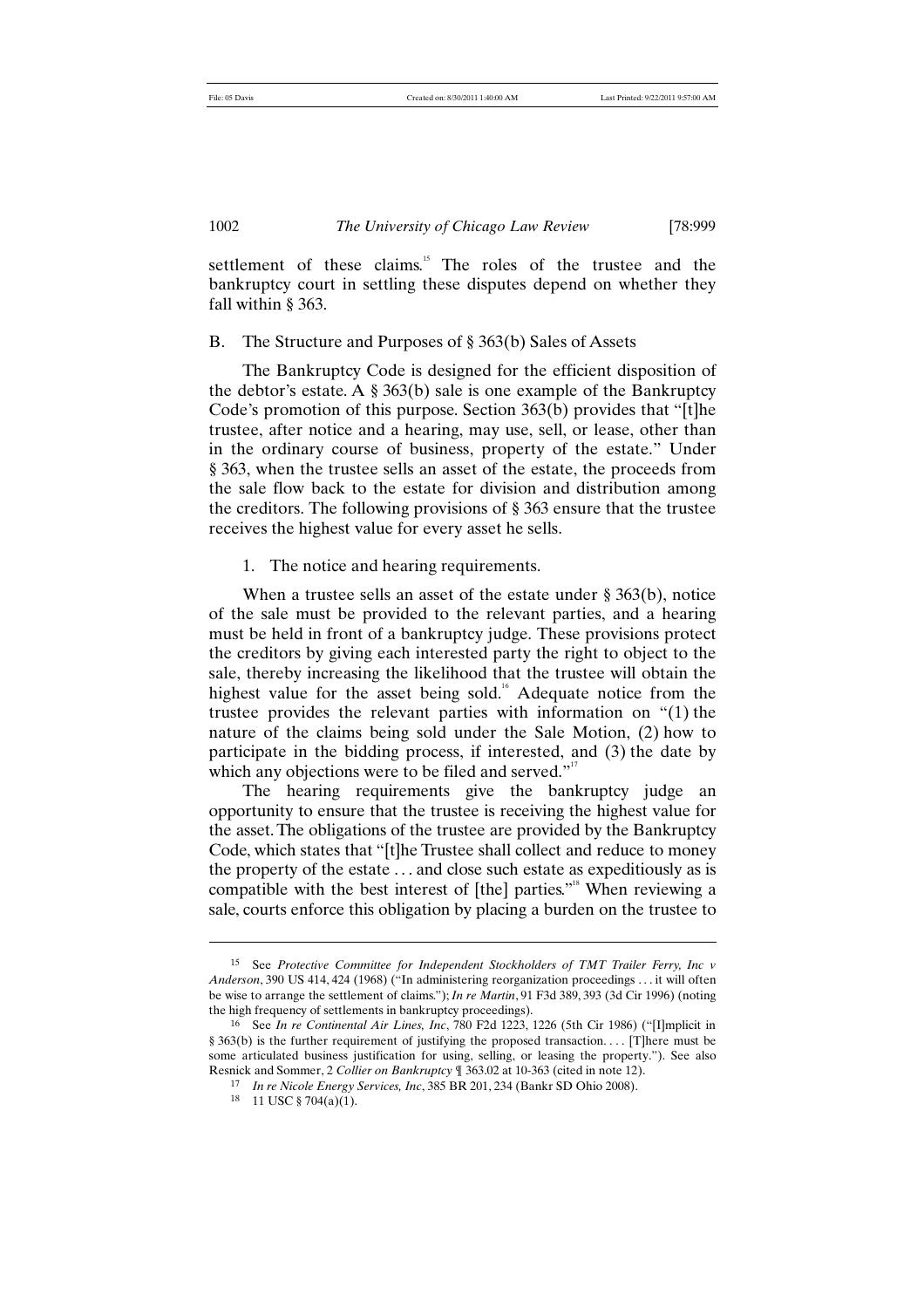#### 2011] *The Bankruptcy Code and Settlements* 1003

demonstrate that the sale maximizes the value of the estate.<sup>19</sup> A trustee is required to justify the terms of the sale: "As a general matter, the trustee must demonstrate that the proposed sale price is the highest and best offer, though a bankruptcy court may accept a lower bid in the presence of sound business reasons."<sup>20</sup> This proceeding assures both the debtor and creditor that the trustee is receiving the highest value for the asset sold.

2. Making sales final.

Section 363(m) maximizes the value of the estate by making asset sales final. This provision assures that purchasers of the debtor's assets will not be dragged into litigation when creditors challenge the terms of the sale. If the notice and hearing requirements of § 363(b) are met, and the purchaser of the asset is acting in good faith, then § 363(m) precludes appeal of the sale by the estate's creditors.<sup>21</sup> By protecting sales from drawn-out litigation, § 363(m) encourages the highest possible bid on assets of the estate.<sup>22</sup> If a potential purchaser knows that § 363(m) will preclude subsequent challenges to the sale of the asset, then the purchaser will not discount the purchase price in anticipation of future litigation costs or the possibility of the sale being declared invalid on appeal. This security incentivizes potential purchasers to enter into dealings with the estate when they otherwise would not. It also incentivizes higher bids.

<sup>19</sup> See *Commodity Futures Trading Commission v Weintraub*, 471 US 343, 352 (1985). See also *Toibb v Radloff*, 501 US 157, 163 (1991) (noting that an underlying purpose of the Bankruptcy Code is to maximize the value of the estate); Resnick and Sommer, 2 *Collier on Bankruptcy* ¶ 363.02 at 10-363 (cited in note 12).

<sup>20</sup> *In re Moore*, 608 F3d 253, 263 (5th Cir 2010). See also *In re the Lionel Corp*, 722 F2d 1063, 1071 (2d Cir 1983) (holding that the judge must find a good business reason for a § 363(b) sale); Robert E. Ginsberg and Robert D. Martin, *Ginsberg & Martin on Bankruptcy* § 5.05 at 5-51–5-58 (Aspen 5th ed 2010).

<sup>21</sup> See *In re Trism, Inc*, 328 F3d 1003, 1006 (8th Cir 2003) ("[S]ection 363(m) enhances the value of the debtor's assets sold in bankruptcy. Section 363(m)'s finality also ... produc[es] value for the estate and prevent[s] any modification or reversal of the bankruptcy court's authorization of the sale from affecting the validity of the sale.") (citations omitted); Resnick and Sommers, 2 *Collier on Bankruptcy* ¶ 363.11 at 85-363 (cited in note 12).

<sup>22</sup> See *In re Abbotts Dairies of Pennsylvania, Inc*, 788 F2d 143, 150 (3d Cir 1986) (noting that one purpose of  $\S 363(m)$  is to provide "finality of the bankruptcy court's judgments under section 363(b)(1)"); *In re Sax*, 796 F2d 994, 998 (7th Cir 1986) ("Finality is important because it minimizes the chance that purchasers will be dragged into endless rounds of litigation to determine who has what rights in the property. Without the . . . finality provided by the stay requirement, purchasers are likely to demand a steep discount for investing in the property."); *In re Exennium, Inc*, 715 F2d 1401, 1403 (9th Cir 1983).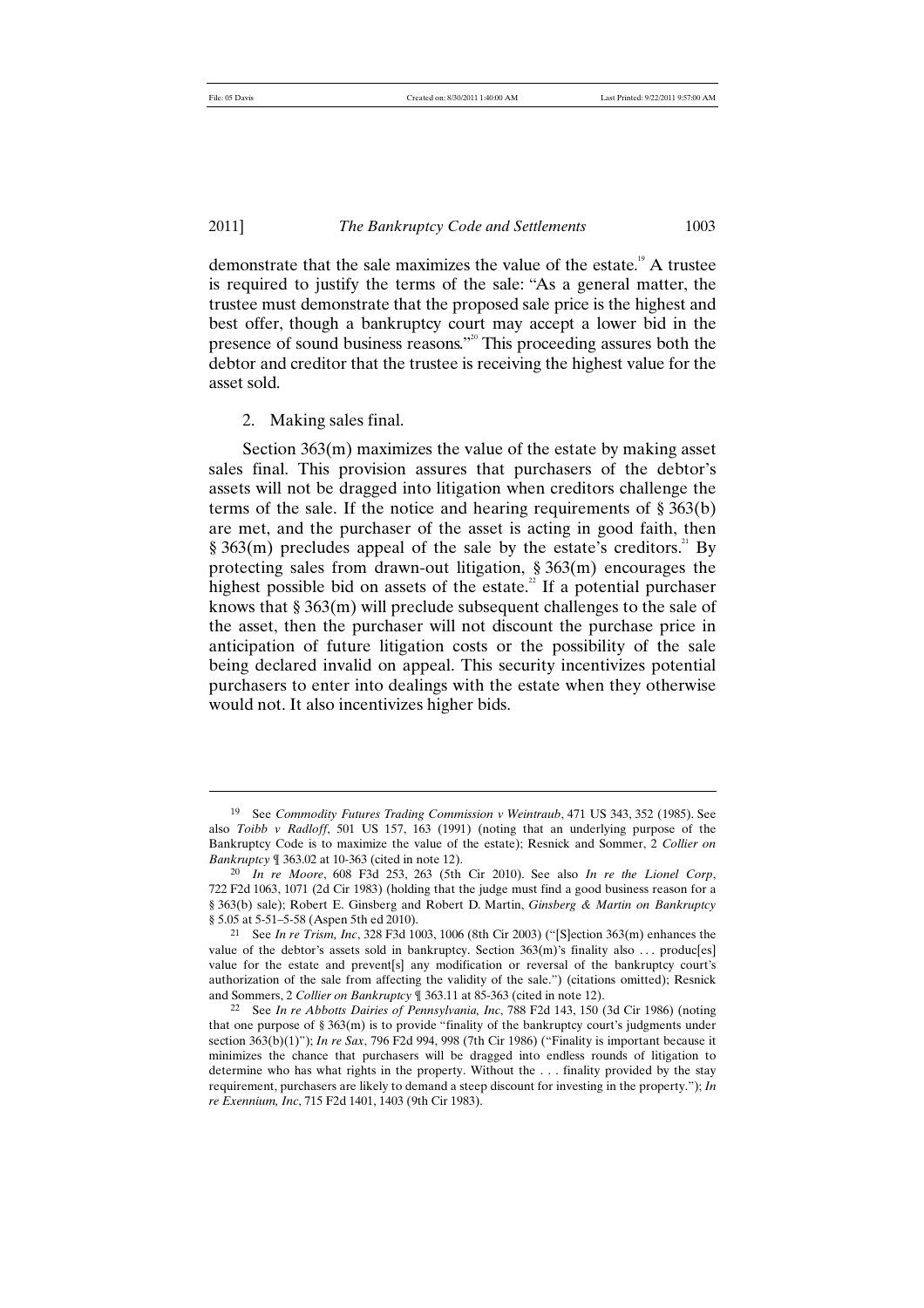# 3. Not imposing judicial intervention.

The Bankruptcy Code does not impose the administrative costs and court involvement of  $\S 363$  on all sales of the estate's assets.<sup>23</sup> Section 363(c) limits court involvement by not imposing judicial intervention on sales that would have occurred during the "ordinary course of business."<sup> $4$ </sup> There is less need for judicial oversight when a sale is made in the ordinary course of business. These kinds of sales should already be getting the highest price available, so it would not be useful to impose costly hearing and notice requirements.<sup>25</sup> Thus, the Bankruptcy Code gives the trustee discretion to handle these more routine sales without requiring the bankruptcy court's involvement.

# C. When § 363 Does Not Apply

Not all actions taken by the trustee fall within the purview of  $\S 363<sup>26</sup>$  If  $\S 363$  does not apply to settlements of litigation claims, then the bankruptcy court must look elsewhere for guidance to determine whether there should be judicial oversight and, if so, what the extent of judicial intervention should be. As noted earlier, the Code comprises all substantive law governing bankruptcy proceedings. When Code provisions are unclear, however, courts will also look to the Federal Rules of Bankruptcy Procedure for guidance. The Rules establish the processes for the execution of the Code's substantive provisions.<sup>27</sup> They do not, however, add substantive rights to the Bankruptcy Code.<sup>28</sup> If the Rules conflict with the Bankruptcy Code, the Bankruptcy Code trumps.<sup>29</sup>

<sup>23</sup> See *Weintraub*, 471 US at 352 (stressing that "[t]he powers and duties of a bankruptcy trustee are extensive").

<sup>24</sup> See *In re Selgar Realty Corp*, 85 BR 235, 240 (Bankr EDNY 1988) ("The purpose behind the ordinary course of business rule in § 363 is to allow a business to continue its daily operations without incurring the burden of obtaining court approval or notifying creditors for minor transactions.").

<sup>25</sup> See *In re Miller Mining, Inc*, 219 BR 219, 222–23 (Bankr ND Ohio 1998) (noting that transactions made in the ordinary course of business would not benefit from court approval because they do not expose creditors to a risk of unfair terms).

<sup>&</sup>lt;sup>26</sup> See, for example, 11 USC  $\S$  544(a)(1) (detailing the trustee's power to avoid transfers as a hypothetical lien creditor); 11 USC  $\S 548(a)(1)$  (providing the trustee's power to avoid fraudulent transfers).

<sup>27</sup> See FRBP 1001; *In re Fesq*, 153 F3d 113, 116 (3d Cir 1998).

<sup>28</sup> 28 USC § 2075.

<sup>29</sup> See *In re Pacific Atlantic Trading Co*, 33 F3d 1064, 1066 (9th Cir 1994); Ginsberg and Martin, *Ginsberg & Martin on Bankruptcy* § 1.05 at 1-95 (cited in note 20).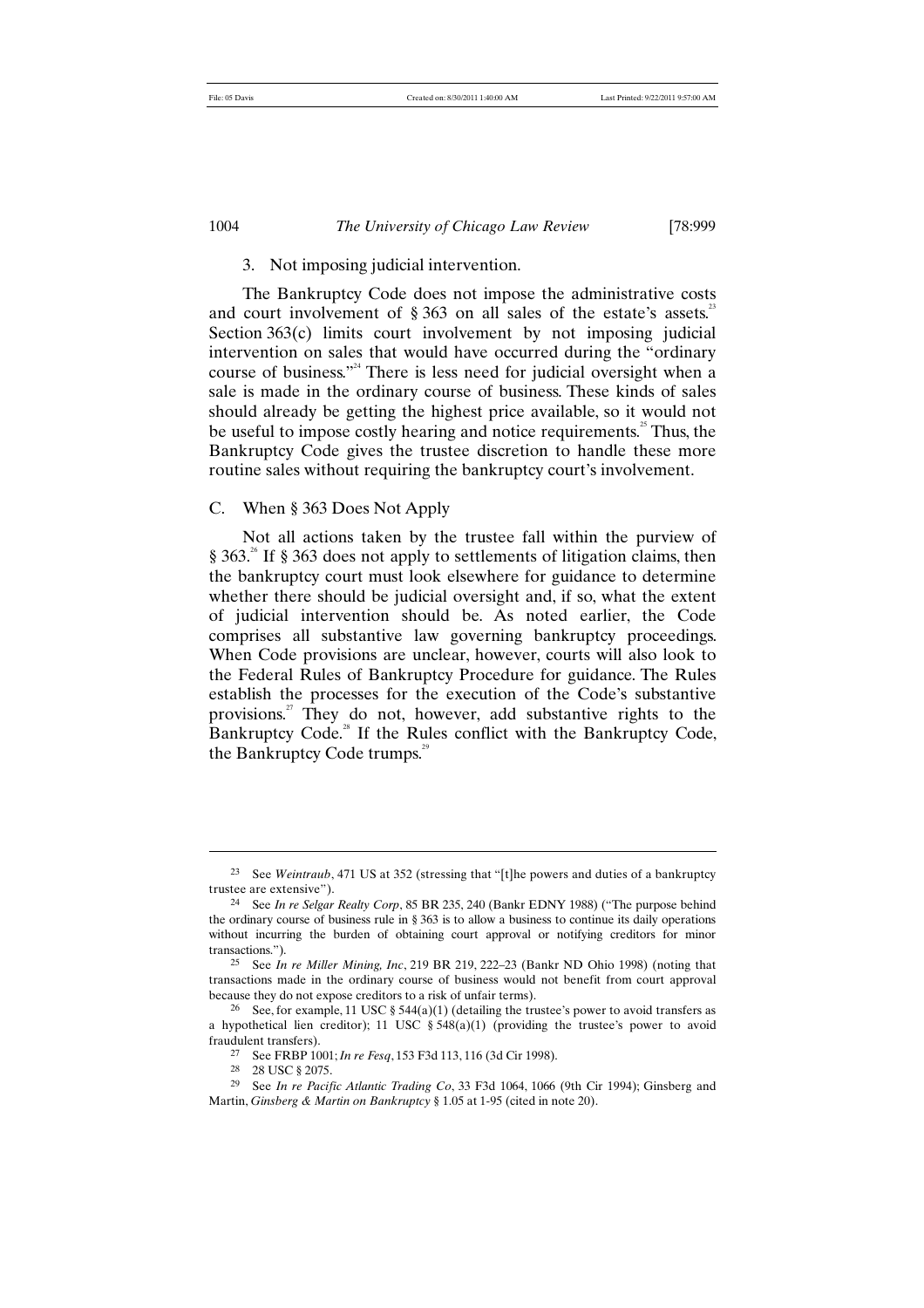j

#### 2011] *The Bankruptcy Code and Settlements* 1005

Although the Code's substantive provisions do not address settlements,<sup>30</sup> Rule 9019(a) does: "On motion by the trustee and after notice and a hearing, the court may approve a compromise or settlement." The discretionary language of Rule 9019(a) delegates to the trustee the decision to seek court approval. Although Rule  $9019(a)$  is a rule of procedure only, many courts have interpreted this provision to require court approval of settlements.<sup>3</sup> These courts often rely on the pre–Bankruptcy Code provisions of the Bankruptcy Act of 1898,<sup>32</sup> which had a substantive provision requiring approval of settlements, $33$  and they fail to account for the changes made to the Code's text.<sup>34</sup> The Bankruptcy Code's legislative history supports the position that less judicial intervention was intended: "The bill removes many of the supervisory functions from the judge in the first instance, transfers most of them to the trustee and to the United States trustee, and involves the judge only when a dispute arises."<sup>35</sup> Additionally, courts have recognized many other instances in the Bankruptcy Code, besides the § 363(c) ordinary-course-ofbusiness exception, in which the trustee is granted wide discretion without mandatory court intervention.<sup>36</sup> Accordingly, many courts hold

<sup>33</sup> 30 Stat at 553–54.

<sup>34</sup> See *In re Novak*, 383 BR 660, 666–67 (Bankr WD Mich 2008) ("Congress' decision not to incorporate former Section 27 into the Bankruptcy Code certainly suggests that the approval of settlements is not to be among those activities under the Code where court intervention is still required. The inference instead is that the trustee can now resolve disputes on his own."); *In re Telesphere Communications, Inc*, 179 BR 544, 551 (Bankr ND Ill 1994) ("[Cases holding that court approval is required] appear to be grounded in pre-Code decisions. . . . The Code itself rejects this view of the role of the bankruptcy court; indeed, one of the express purposes of the Code was to remove the bankruptcy judge from general estate administration.")

<sup>35</sup> Bankruptcy Law Revision, HR Rep No 95-595, 95th Cong, 1st Sess 4 (1977). As the House Report explains, the Bankruptcy Code revisions were intended, in part, to place additional limits on judicial intervention: "[The new Bankruptcy Code] will accomplish the separation of judicial and administrative functions currently performed by the bankruptcy judges. The judges will become passive arbiters of disputes .... [T]rustees will assume the bankruptcy judges' current supervisory roles over the conduct of bankruptcy cases." Id at 107.

36 See, for example, *In re Dawnwood Properties/78*, 209 F3d 114, 117 (2d Cir 2000) (acknowledging that, under 11 USC § 323(b), "[u]ltimately, it was within the trustee's discretion to pursue [claims against third parties], let them lie, or abandon them"); *In re STN Enterprises*, 779 F2d 901, 904 (2d Cir 1985) (noting that, "[u]nder [the Bankruptcy Code], it is clear that a

<sup>30</sup> See 11 USC § 323(b). See also *In re Lee Way Holding Co*, 120 BR 881, 890 (Bankr SD Ohio 1990) ("The Code does not set forth any parameters with which a Trustee is to be guided in evaluation or negotiation of a settlement.").

<sup>31</sup> See, for example, *Reynolds v Commissioner of Internal Revenue*, 861 F2d 469, 473 (6th Cir 1988) ("In bankruptcy proceedings, as distinguished from ordinary civil cases, any compromise between the debtor and his creditors must be approved by the court as fair and equitable."); *In re The Leslie Fay Companies*, 168 BR 294, 305 (Bankr SDNY 1994) ("Compromises may not be made in bankruptcy absent notice and a hearing and a court order."); *In re Pugh*, 167 BR 251, 254 (Bankr MD Fla 1994); *In re Rothwell*, 159 BR 374, 379 (Bankr D Mass 1993).

 $32$  30 Stat 544, superseded by Bankruptcy Reform Act of 1978, Pub L No 95-598, 92 Stat 2549.<br> $33$  30 Stat at 553–54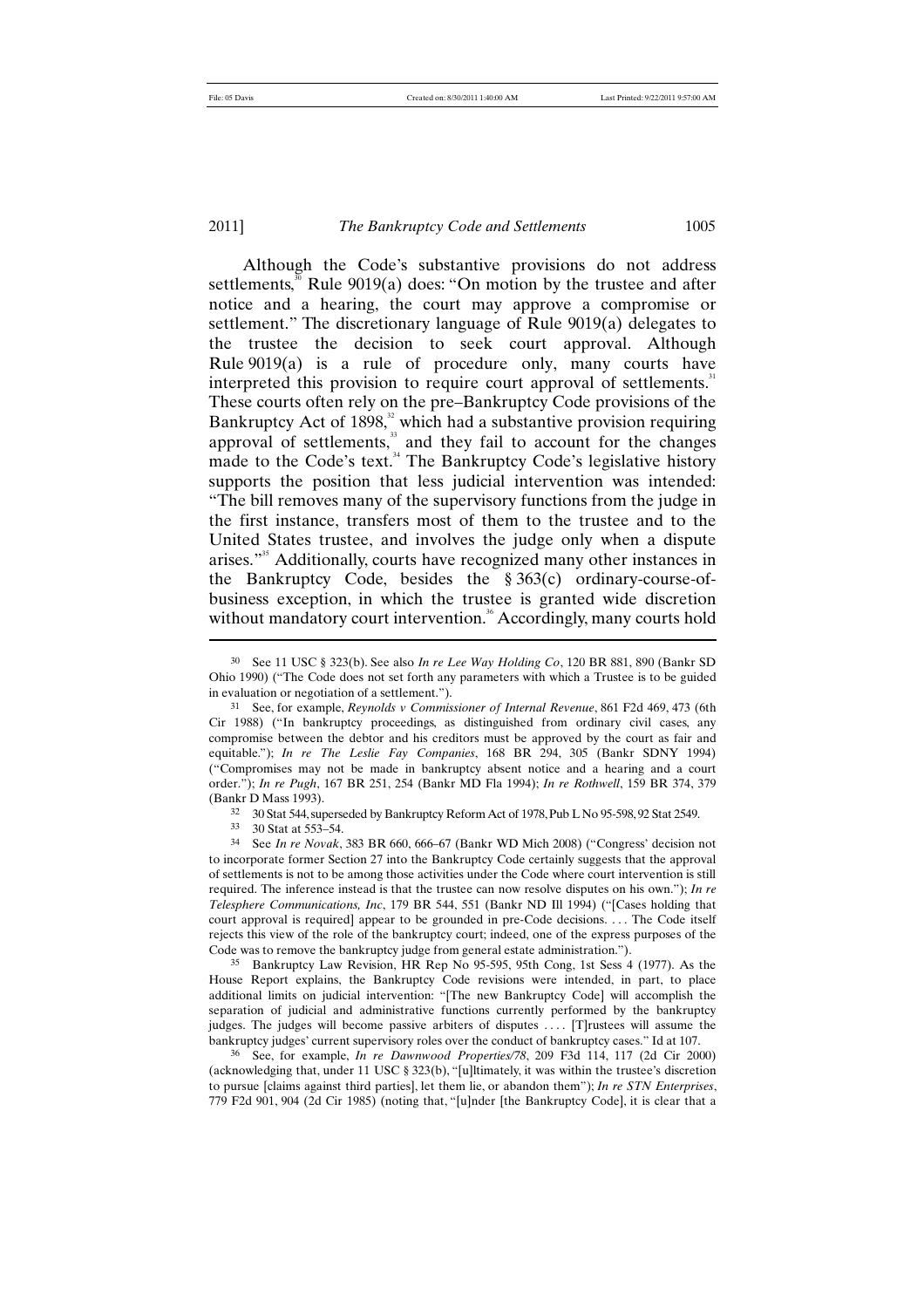that judicial approval of settlements is not required by Rule 9019 and apply a less demanding standard when approving a settlement of a litigation claim under Rule 9019.<sup>37</sup> This issue, however, is beyond the scope of this Comment and does not speak to the threshold question that has split the circuits: Does § 363 apply to settlements?

# II. THE CIRCUIT SPLIT: ARE SETTLEMENTS "SALES"REQUIRING § 363 APPROVAL?

Courts disagree whether settlements are the equivalent of sales of assets that require court approval under § 363(b). The Third Circuit has held that settlements are sales and require § 363 analysis, because a cause of action is an asset of the estate and a settlement is the means by which the trustee sells the asset. The Fifth Circuit and the Ninth Circuit Bankruptcy Appellate Panel have held that settlements sometimes trigger § 363. Finally, the First Circuit has concluded that settlements are fundamentally distinct from sales of assets and do not implicate § 363.

# A. The Third Circuit: Settlements Are Always Sales

In *In re Martin*,<sup>38</sup> the Third Circuit analyzed a settlement as a sale under § 363. The Martins had contracted to sell their house to the Myerses, but after the contract was executed the Myerses refused to pay. <sup>39</sup> The parties initiated actions against each other for breach of contract.The Martins later filed for bankruptcy, and the trustee settled the dispute with the Myerses without court approval. <sup>40</sup> The Martins, unaware of the settlement negotiations between the Myerses and the trustee, had been granted an expedited trial date to bring the breach of contract suit to court.<sup>41</sup> The trustee realized that the estate could

trustee can initiate suit without court approval to avoid a preferential transfer of assets"); *In re V. Savino Oil & Heating Co*, 91 BR 655, 656–57 (Bankr EDNY 1988) (noting the discretion granted to the trustee in pursuing avoidance actions under § 544).

<sup>37</sup> See, for example, *LeCompte v Sparks*, 1997 WL 156488, \*4 (ND Ill) (noting that "there would be no need for court approval for a settlement agreement if the compromise did not involve an action for which the Code requires court approval"); *In re Novak*, 383 BR at 667; *In re Fortran Printing, Inc*, 297 BR 89, 96 (Bankr ND Ohio 2003) (emphasizing that court approval for settlements is "not [ ] necessary in every instance" and that the bankruptcy judge is "to stay removed from the administration of the bankruptcy or reorganization case, and to become involved only when there is a dispute about a proposed action"); *In the Matter of Dalen*, 259 BR 586, 603–04 (Bankr WD Mich 2001) ("Rule 9019(a) is nothing more than a free pass for the trustee to secure declaratory relief regarding her personal exposure with respect to compromises and settlements made by her on behalf of the estate."); *In re Telesphere*, 179 BR at 552.

<sup>38</sup> 91 F3d 389 (3d Cir 1996).

<sup>39</sup> See id at 391.

<sup>40</sup> See id.

<sup>41</sup> See id at 392.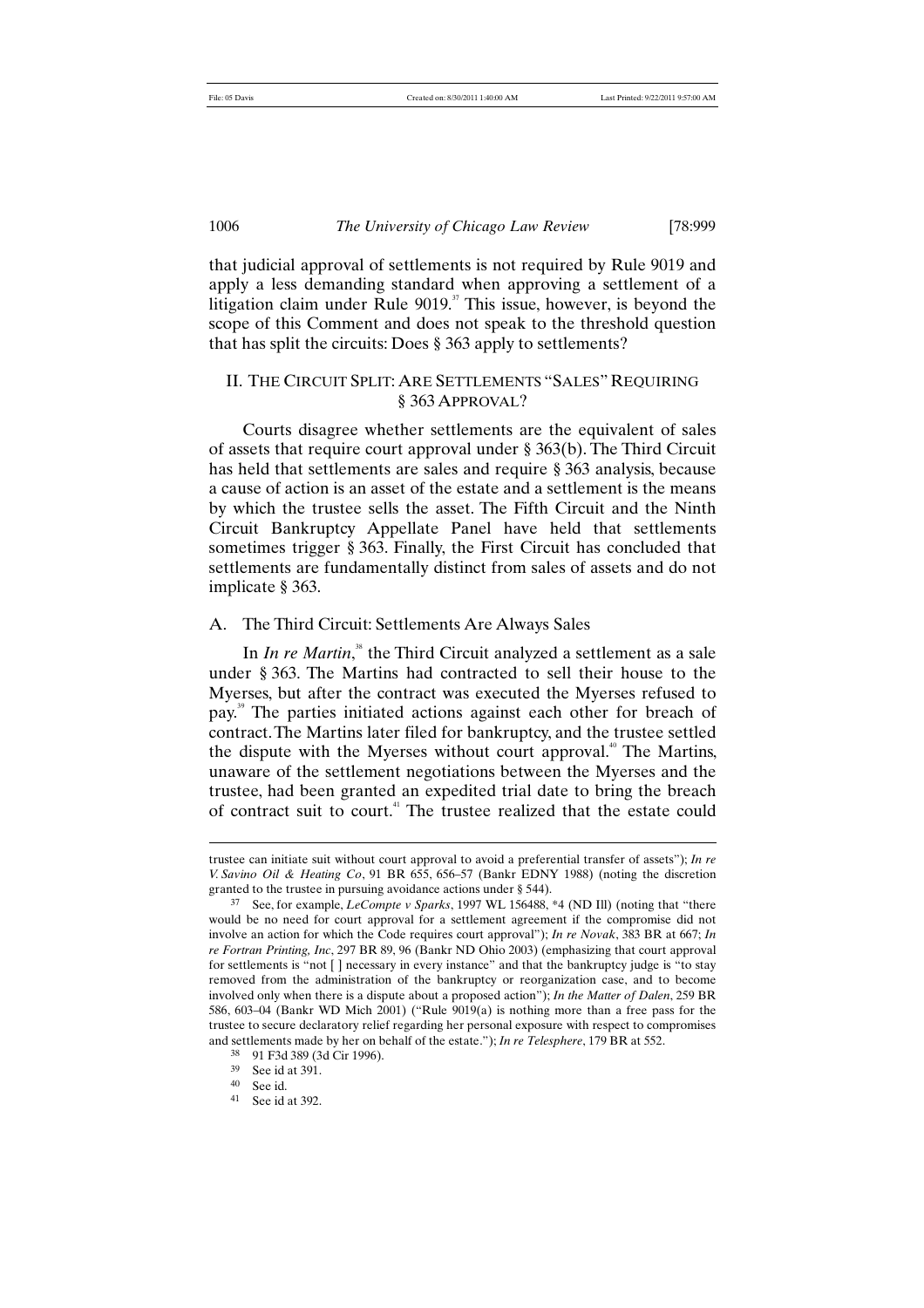receive more money if the Martins went to trial. Consequently, she did not argue for the court to approve the settlement, and the judge decided to wait for the trial's result.At trial, the Martins were awarded money damages greater than the trustee's original settlement agreement. The bankruptcy judge then denied the settlement stipulation in order to allow the larger damages award to become part of the estate. The issue on appeal was whether the bankruptcy judge abused his discretion by denying the original settlement that the trustee had proposed. The Third Circuit held that he had not abused his discretion.<sup>42</sup>

The Third Circuit explained that the proposed settlement was a § 363 sale: "The instant agreement compromised an asset of the debtors' estate. . . . [T]his act ventured beyond the domain of transactions that the Martins encountered in the ordinary course of business prior to the filing of bankruptcy, thereby implicating Section 363."<sup>43</sup> The court further criticized the district court opinion for failing to analyze this issue under the  $§ 363$  lens.<sup>44</sup> Although it did not explicitly announce that all settlements require § 363(b) analysis as sales, the Third Circuit's decision, which relies heavily on the assumption that § 363 applies to settlements, suggests this result: "The import of Section 363 is that a trustee is prohibited from acting unilaterally."<sup>45</sup>

Following *Martin*, the Third Circuit decided *Northview Motors, Inc v Chrysler Motors Corp*,<sup>46</sup> affirming its position "that Section 363 of the Code is the substantive provision *requiring* court approval."<sup>47</sup> The debtor, Northview Motors, had filed a civil action against Chrysler asserting various claims, including tortious interference with contract and breach of contract. The trustee settled the claims that it held against Chrysler in exchange for both cash and the withdrawal of various claims that Chrysler held against the estate. The debtor and a secured creditor objected to the settlement, forcing the trustee to abandon the claim, so the bankruptcy court never approved the settlement agreement.<sup>48</sup> After a counteroffer by Chrysler was rejected by Northview and its secured creditor, Chrysler moved to enforce the

<sup>42</sup> See *Martin*, 91 F3d at 393, 396.

<sup>43</sup> Id at 394–95. The Third Circuit concluded that the cause of action was an asset of the estate under 11 USC § 541(a)(1), see id at 395, which defines the estate as consisting of "all legal or equitable interests of the debtor in property."

<sup>44</sup> Id at 395 n 3.

<sup>45</sup> Id at 395.<br>46  $196$  E3d 3

 $^{46}$  186 F3d 346 (3d Cir 1999).

Id at 351 n 4 (emphasis added).

<sup>48</sup> See id at 347–48 (acknowledging that the bankruptcy court never approved the proposed settlement agreement "[b]ecause of its order regarding abandonment" of the claim by the trustee to the secured creditor).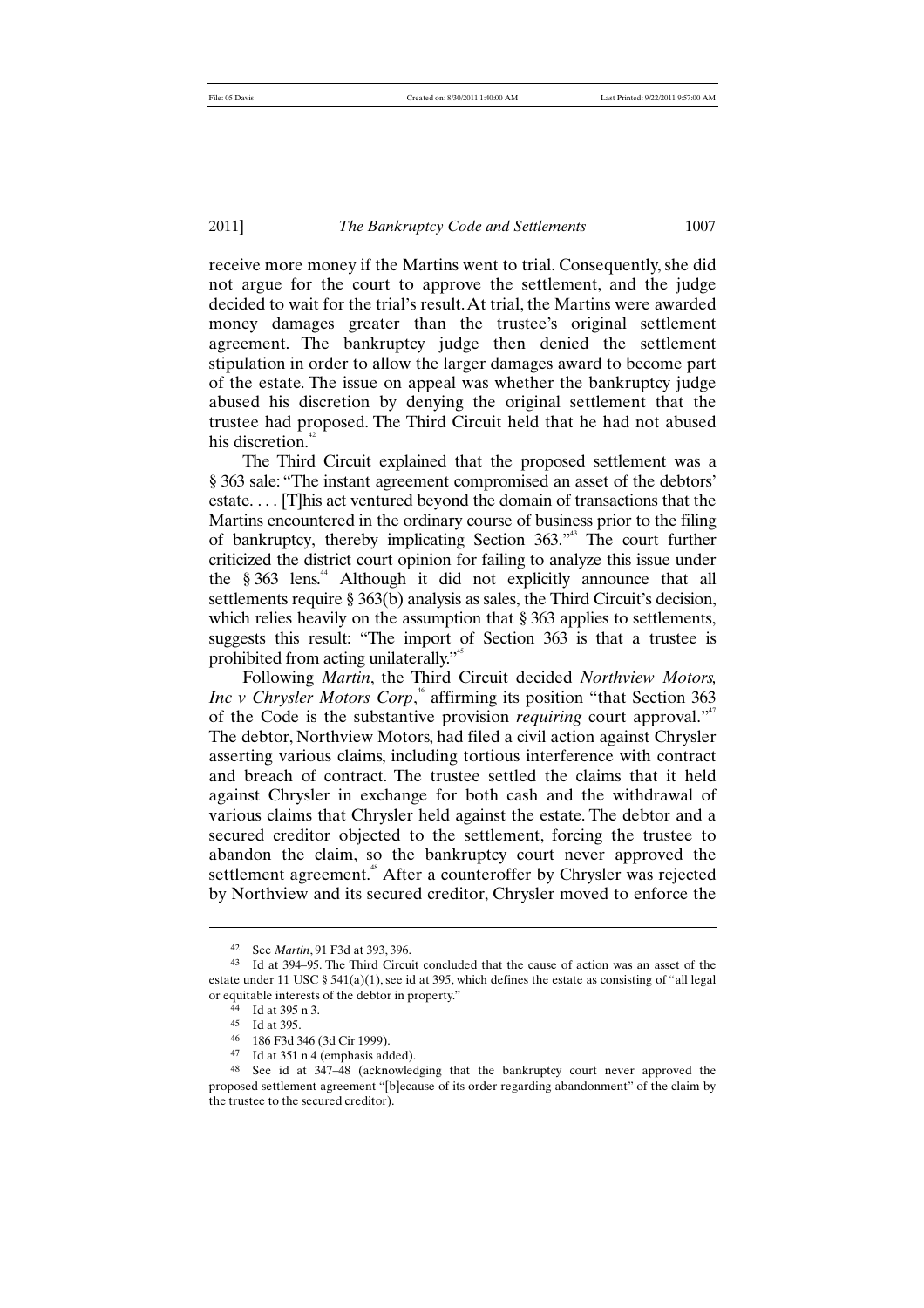previous settlement agreement, which was never approved by the bankruptcy court, between Chrysler and the trustee. The district court enforced the settlement agreement, and Northview appealed to the Third Circuit.<sup>4</sup>

The Third Circuit held that the proposed settlement must meet the § 363 requirements. It reasoned that "the Trustee's act of agreeing to settle Northview's claims against Chrysler constituted a sale of that claim. . . . Thus, the Bankruptcy Code contemplates notice, a hearing, and bankruptcy court approval in this situation."<sup>50</sup> The Third Circuit felt bound by *Martin* to hold that § 363 did require court approval of the settlement.<sup>51</sup> Because the lower court never approved the agreement as required by § 363, the Third Circuit held that the settlement was unenforceable.

The Third Circuit takes the position that a cause of action is an asset of the estate under 11 USC  $\S$  541(a)(1), so that when the trustee settles a cause of action, she is selling this asset. The transaction therefore implicates § 363. Under this reasoning, a trustee must gain court approval for every settlement under § 363.

- B. The Ninth Circuit Bankruptcy Appellate Panel and the Fifth Circuit: Some Settlements Are Sales
	- 1. The Ninth Circuit Bankruptcy Appellate Panel.

The Ninth Circuit Bankruptcy Appellate Panel takes the position that settlements are sometimes sales. In *In re Mickey Thompson Entertainment Group, Inc*,<sup>2</sup> the trustee sought approval of a fraudulent transfer claim settlement under Rule 9019.<sup>33</sup> A creditor objected to the settlement amount because a third party sought to purchase the claims for an amount higher than the proposed agreement. In response to this offer, the trustee proposed an auction for the claims. At the hearing, however, the bankruptcy court granted the motion to approve the original settlement agreement proposed by the trustee.<sup>34</sup>

<sup>49</sup> Id at 347–48.

<sup>50</sup> *Northview*, 186 F3d at 350–51, citing *In re Telesphere Communications, Inc*, 179 BR 544, 552 n 7 (Bankr ND Ill 1994) ("The settlement of a cause of action held by the estate is plainly the equivalent of a sale of that claim. There is no difference in the effect on the estate between the sale of a claim . . . to a third party and a settlement of the claim.").

<sup>51</sup> *Northview*, 186 F3d at 351 n 4 (conceding that "Chrysler is correct that, as a matter of law, Bankruptcy Rule 9019(a), a rule of procedure, cannot, by itself, create a substantive requirement of judicial approval of the Trustee's settlement").

<sup>52</sup> 292 BR 415 (BAP 9th Cir 2003).

<sup>53</sup> See id at 417.

<sup>54</sup> See id at 418–19.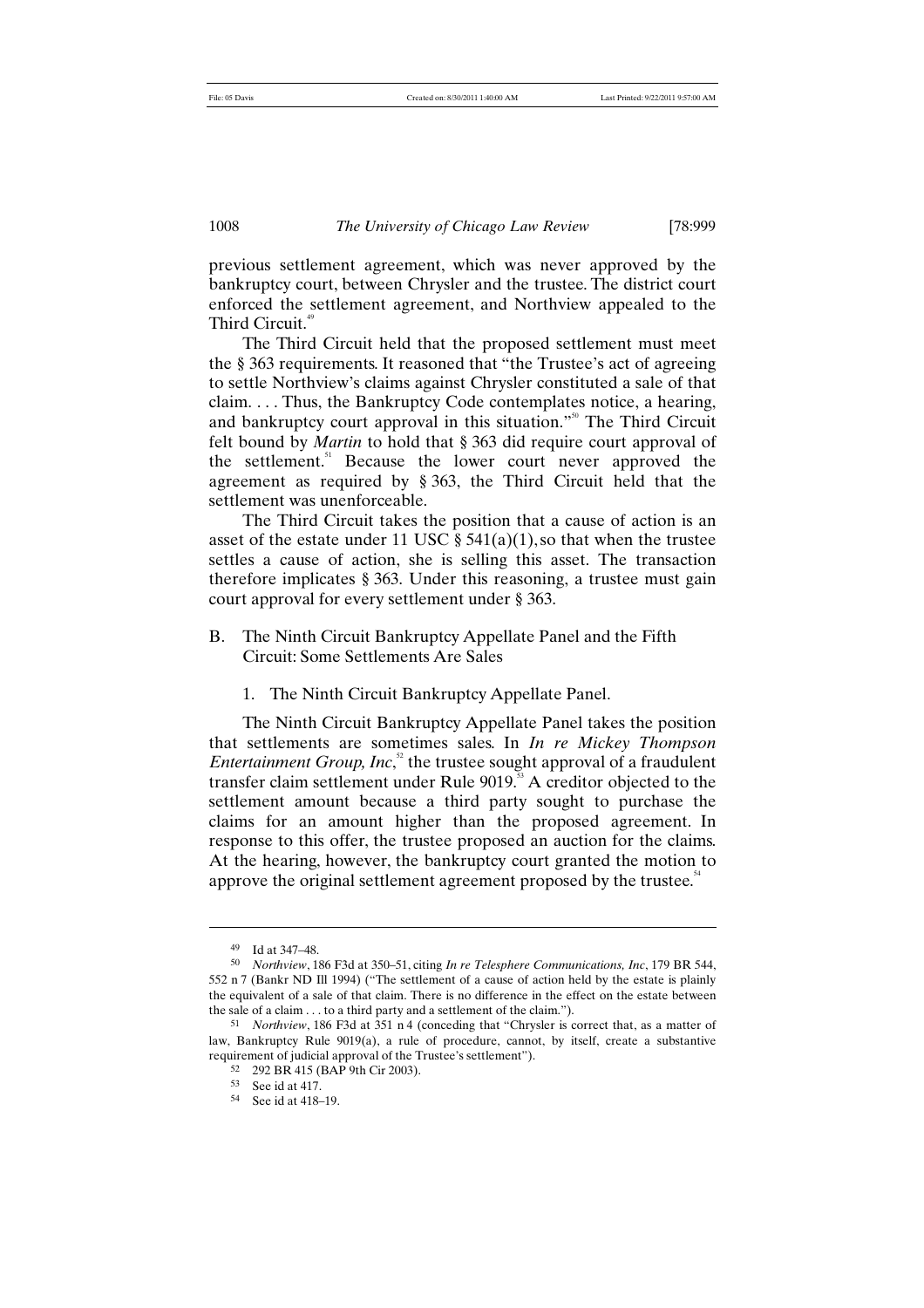# 2011] *The Bankruptcy Code and Settlements* 1009

On appeal, the court considered whether the bankruptcy court abused its discretion by approving the original settlement.<sup>55</sup> The court held that the settlement was a sale of an asset because of the higher offer, which implicated the substantive requirements of  $\S 363$ <sup>56</sup>. The court, however, did not go so far as to say that the substantive provisions of § 363 would be implicated in every settlement by the estate. Instead, it left the standard for deciding when settlements would implicate § 363 to the lower courts, directing only that they consider whether the settlement would "draw a higher price through a competitive process and be the proper subject of a section 363 sale."<sup>57</sup> This result requires consideration of § 363 procedures for some settlements, but provides little guidance for distinguishing which types of settlements would require the formal procedures of § 363 and which would be sufficiently handled under the trustee's discretion.<sup>58</sup>

#### 2. The Fifth Circuit.

The Fifth Circuit's decision in *In re Moore*<sup>59</sup> follows the intermediate position of *Mickey Thompson*. This case concerned a dispute between the debtor, James H. Moore III, and the debtor's major creditor, the Cadle Company. Pre-petition, Moore owed the Cadle Company \$12.5 million, and the Cadle Company initiated a suit against Moore alleging that Moore had hidden his personal assets through various business mechanisms to avoid paying back the antecedent debt. The Cadle Company asserted reverse veil-piercing and fraudulent conveyance claims against Moore to reach the funds. When Moore filed for bankruptcy, the litigation was stayed, and the trustee, acting on behalf of the creditors, inherited the claim.<sup><sup>®</sup> The</sup>

<sup>55</sup> In the bankruptcy court's view, the trustee had met his burden of proving that the settlement was fair and equitable pursuant to the requirements of Rule 9019. Id at 419–20. This standard is less stringent than the requirements of § 363(b) approval. Id at 420.

<sup>56</sup> See *Mickey Thompson*, 292 BR at 421 ("We agree with the Third Circuit that the disposition by way of 'compromise' of a claim that is an asset of the estate is the equivalent of a sale ... which transaction simultaneously implicates the 'sale' provisions under section 363 ... and the 'compromise' procedure of Rule 9019(a).").

<sup>57</sup> Id at 421–22 (emphasizing that the implication of sale procedures would "depend[] upon the dynamics of the particular situation"). But this gives only vague guidance to lower courts looking to apply the Bankruptcy Code to these settlements. Determining whether a settlement would be the proper subject of § 363 requires a detailed analysis. See Part III.

<sup>58</sup> See *Mickey Thompson*, 292 BR at 422 n 7 ("We are not suggesting that every compromise . . . must pass muster as a sale under section 363. We are sensitive to the different considerations that come into play. But the inescapable fact in this case is that the label 'compromise' does not accurately characterize the transaction.").

<sup>59</sup> 608 F3d 253 (5th Cir 2010).

<sup>60</sup> See id at 255–56. When a debtor enters bankruptcy, fraudulent transfer claims that would be brought by a single creditor outside bankruptcy are instead brought by the trustee. See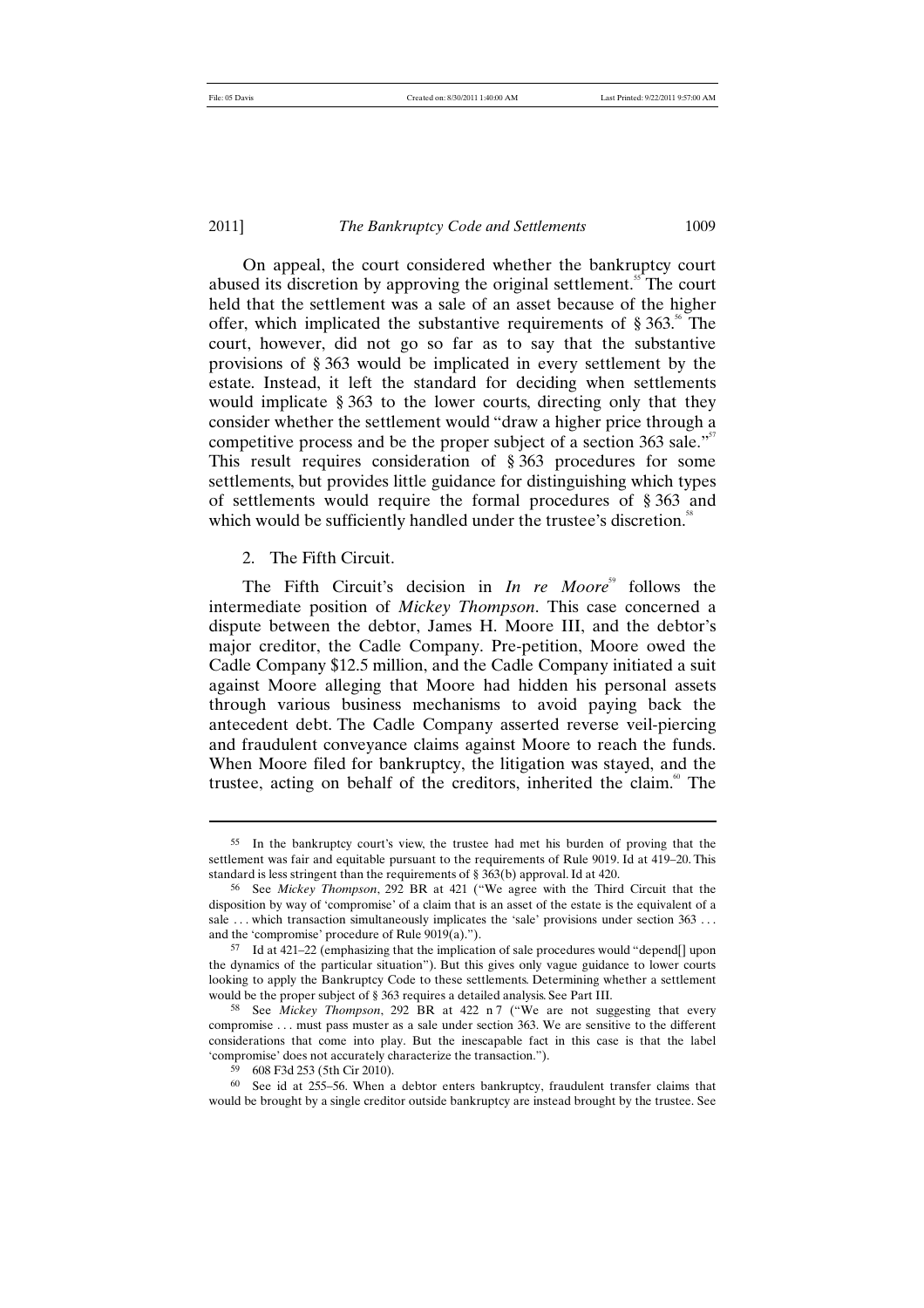trustee was then charged to act on behalf of the general creditors in bringing money or assets back to the estate that were improperly hidden by the debtor Moore.The Cadle Company offered to purchase the claim from the trustee so that it could pursue the litigation itself, but the trustee refused. The trustee then settled the litigation claims with Moore for \$37,500, bringing that money into the estate for the benefit of the creditors.<sup>61</sup> Moore also agreed to waive a substantial claim against the estate as part of the settlement, eliminating a liability of the estate for the benefit of the creditors. $62$ 

When the Cadle Company learned of the settlement, it offered \$50,000 for the claims and filed an objection to the settlement as a violation of the trustee's obligation to maximize the value of assets sold.<sup>63</sup> If the trustee had accepted the Cadle Company's offer, \$50,000—as opposed to \$37,500—would have flowed to the estate, and the Cadle Company could have pursued the litigation claim against Moore for its own benefit. Moore's claim, however, would still be pending against the estate instead of being disposed of in the settlement. The trustee refused the offer from the Cadle Company, and the district court upheld the settlement between the trustee and the defendants, stating in part that the trustee was legally unable to sell the claims to a third party.<sup>64</sup> On appeal, the Fifth Circuit concluded that the district court had abused its discretion.

The Fifth Circuit held that the proposed settlement constituted a sale and implicated § 363. The court reasoned that the higher offer by the Cadle Company required the court to use § 363's formal procedures of notice and a hearing.<sup>65</sup> The Fifth Circuit rejected the trustee's argument that, because the settlement constituted a mutual release of claims, it was not a § 363 sale.

*Moore* aligns with *Mickey Thompson* and stands for the proposition that settlements of causes of action may sometimes be sales and therefore require consideration of whether the § 363 requirements apply.<sup>66</sup> Neither court, however, sufficiently explains how to distinguish between settlements that trigger § 363 and those that do not.

<sup>11</sup> USC § 544(b) (providing trustees with the power to avoid fraudulent transfers for the interests of creditors).

<sup>61</sup> See *Moore*, 608 F3d at 256.

<sup>62</sup> See id at 265.

<sup>63</sup> See id at 256.

<sup>64</sup> See id at 256–57.

<sup>65</sup> See *Moore*, 608 F3d at 263–65, quoting *Mickey Thompson*, 292 BR at 422 ("[E]ntertaining overbids often triggers a bidding sequence that may lead to a much higher price.").

<sup>66</sup> See *Moore*, 608 F3d at 266 ("In the event an auction is held and the trustee selects defendants' offer, the bankruptcy court must assess the transaction . . . under § 363. Procedures under that rule would not be invoked, however, were the trustee to accept Cadle's bid.").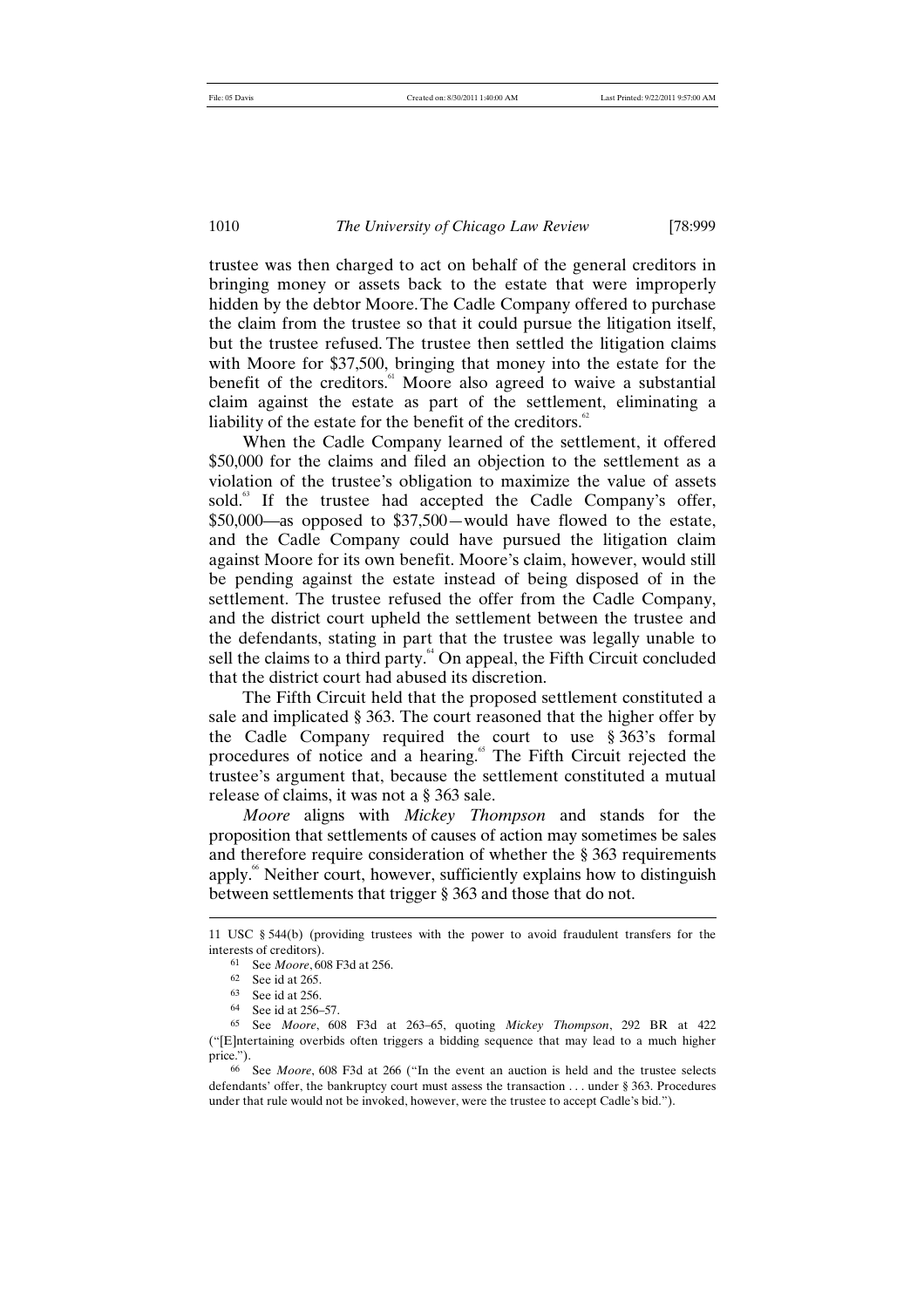# C. The First Circuit: Settlements Are Never Sales

In *In re Healthco International, Inc*,<sup>67</sup> the First Circuit held that settlements are never sales. There, the trustee had a fraudulent transfer claim and a state law tort claim. The trustee proposed a settlement: the estate would drop its claims in return for both monetary compensation and the waiver of several claims that the third party had against the estate. The court approved the settlement under Rule 9019 with only a slight modification. Several codefendants objected to the settlement and one appealed. The trustee looked to have the appeal dismissed on the ground that the settlement was a § 363 sale. Though § 363(b)'s notice and hearing requirements had been met, and the settlement was entered into in good faith, the trustee argued that  $\S 363(m)$ —which precludes the appeal of sales meeting the above conditions—should apply in this case.<sup>68</sup> The court disagreed.

The First Circuit gave three reasons why § 363 was inapplicable. First, "[b]y its very nature a settlement resolves adversarial claims *prior* to their definitive determination by the court. In contrast, a 'sale' effects a '[t]ransfer of ["the title . . . "] [to] property for [a] consideration.'"<sup>69</sup> In the First Circuit's view, a settlement was a fundamentally different transaction from a sale of an asset. Because of the differences between a settlement and a sale, applying § 363 to settlements was not a logical step. Second, the court found the purpose of the good faith protection of § 363(m), which is to encourage the highest bids possible for assets, inapplicable to the settlement. The Bank Group "in no sense qualified as an outside bidder eligible for the extraordinary 'finality' guaranties afforded by section 363(m)."<sup>0</sup> The fact that § 363(m) added no value to these settlements—unlike the typical sale—was further proof that § 363 was inapplicable. Third, the court used the fact that Rule 9019 lacked a substantive analogue requiring the court to approve settlements as evidence that  $\S 363$  was inapplicable.<sup>71</sup> Because the Rules recognize the distinction between sales and settlements, § 363 should not be read to ignore this distinction.<sup>72</sup> The court then affirmed the approval of the settlement under Rule 9019.

<sup>67</sup> 136 F3d 45 (1st Cir 1998).

<sup>68</sup> See id at 47–49.

 $^{69}$  Id at 49 (alterations in original) (citation omitted).

 $\frac{70}{71}$  Id.

See *Healthco*, 136 F3d at 49–50.

<sup>72</sup> This distinction is highlighted by the existence of Rule 6004, which is the procedural rule for approving § 363 sales. While Rule 6004 has its substantive analogue in § 363, Rule 9019 does not. This is a distinction that would be ignored if § 363 were to apply to all settlements.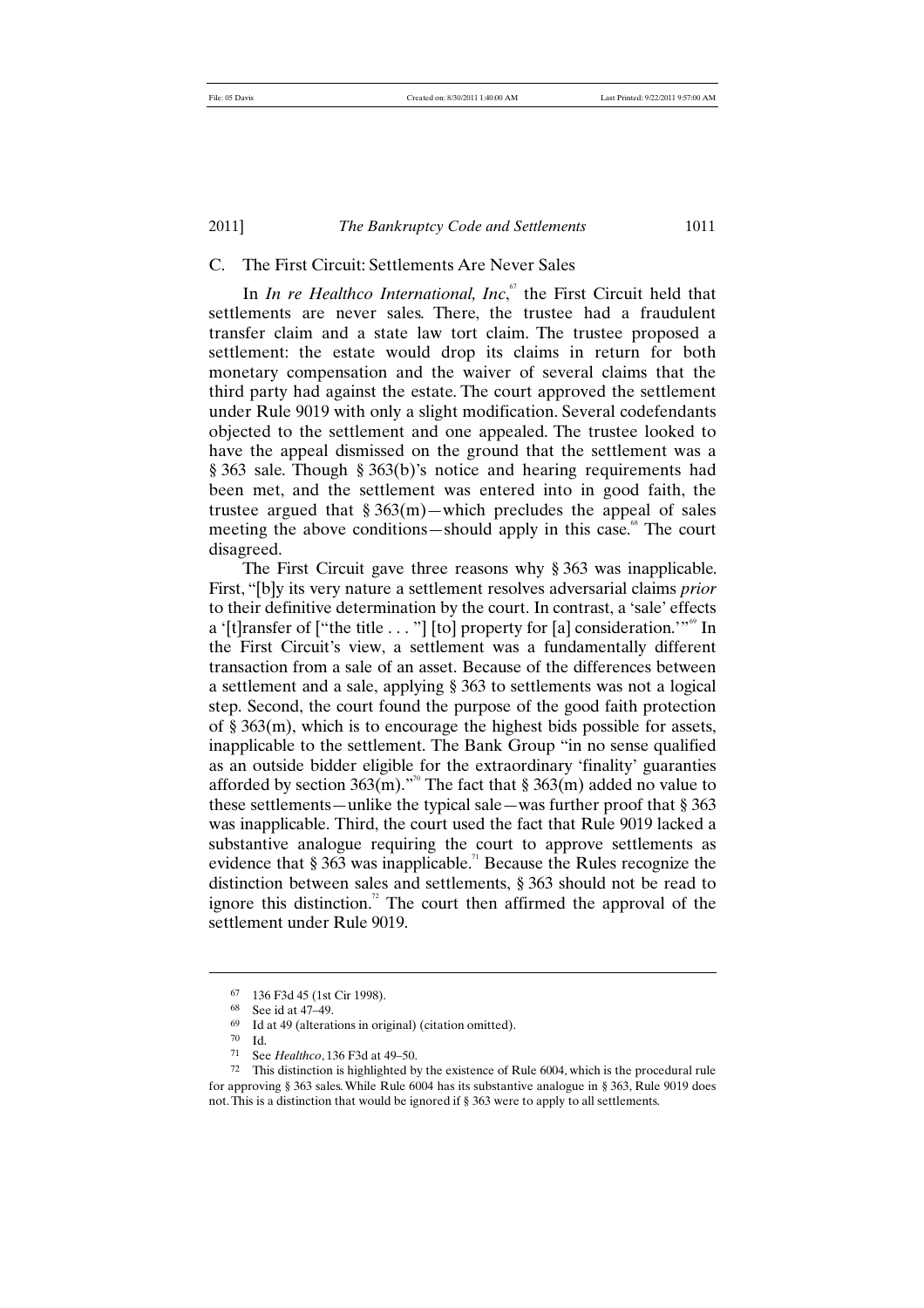By holding that a settlement is never a sale for the purposes of § 363, the First Circuit placed itself in the minority. Importantly, the case highlights the potential problems of mapping § 363 case inginging the potential processing of imapping g sets analogy between sale and settlement does not always hold true and could lead to unintended consequences, such as granting good faith protection when none is needed or requiring a court to approve a settlement when no such approval is required.

\* \* \*

As it stands, the lower courts are divided. The Third Circuit holds that settlements are always sales, while the Fifth Circuit and Ninth Circuit Bankruptcy Appellate Panel hold that settlements can be sales but left little guidance for lower courts to determine when § 363 applies. Finally, the First Circuit holds that settlements are not sales and that § 363 does not apply.

## III. THE NONBANKRUPTCY BASELINE PROVIDES A SOLUTION

This Comment rejects both the position of the Third Circuit (that settlements are always sales) and the position of the First Circuit (that settlements are never sales). Instead, this Comment adopts the intermediate position of the Fifth Circuit and the Ninth Circuit Bankruptcy Appellate Panel (that settlements can sometimes be sales), because this position aligns with the nonbankruptcy baseline. To determine the nonbankruptcy baseline, a court must first identify the law outside bankruptcy and then ask whether a change in this background rule is justified by the purposes of bankruptcy law. This Part first shows that the nonbankruptcy baseline framework is well established in bankruptcy and identifies the nonbankruptcy rule with regard to settlements and sales. It then argues that the Third and First Circuits' positions would result in consequences contrary to the text and purposes of § 363.

# A. Analysis of the Bankruptcy Code Should Begin with the Nonbankruptcy Baseline

Outside bankruptcy, a holder of a litigation claim may settle that claim without formal court procedures akin to those required by § 363 of the Bankruptcy Code. The nonbankruptcy rule, however, should be modified, and the protections of § 363 imposed in certain cases that would benefit from these protections. But there should be a change from the background rule only when a specific bankruptcy purpose requires the change. The framework suggested below is based on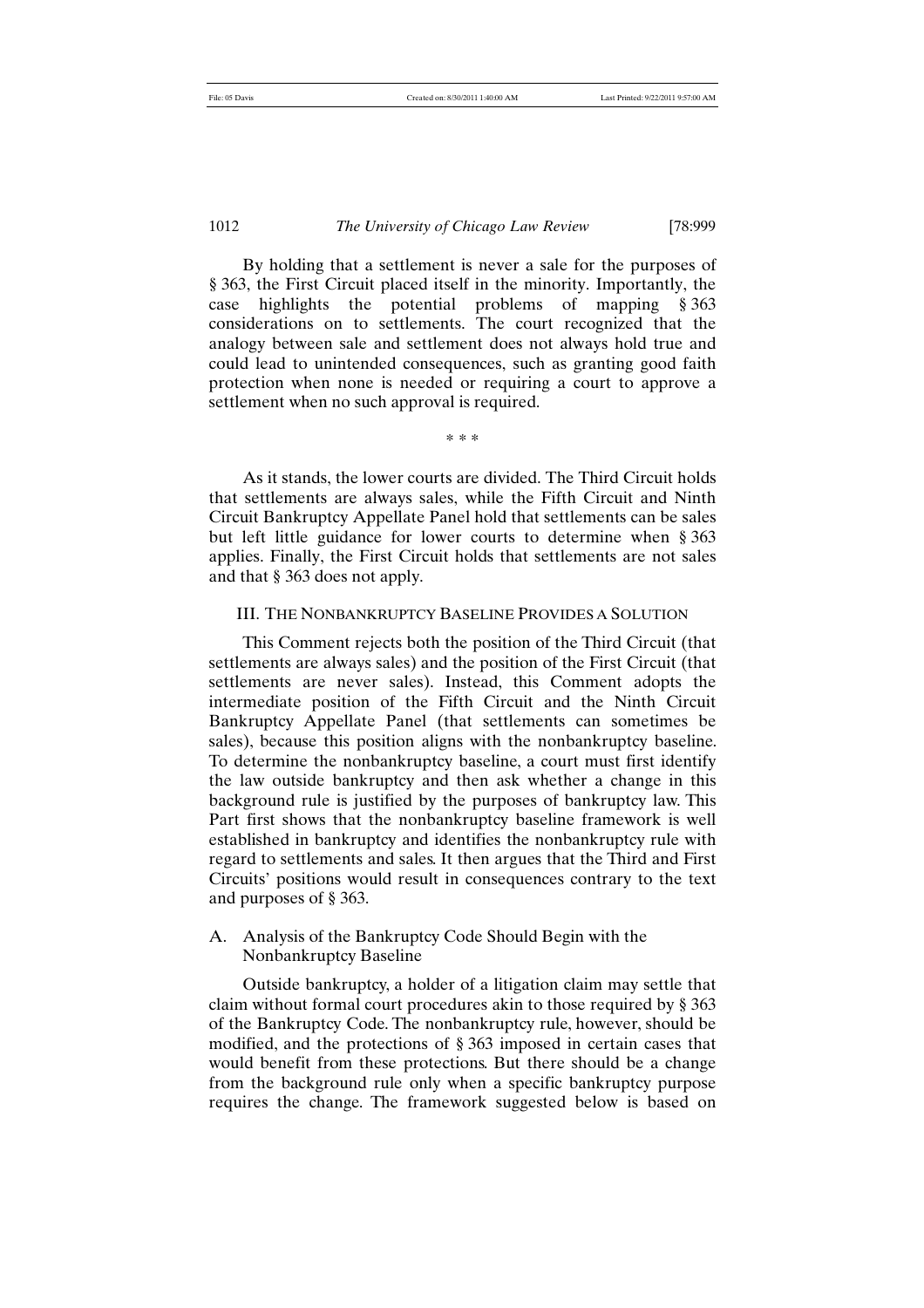identifying distinctions between transactions that do not require a change in this nonbankruptcy rule to maximize the value of the estate and those that do require, or would benefit from, § 363.

1. The nonbankruptcy baseline is well established in case law and the academic literature.

Identifying the nonbankruptcy rule and the purposes for changing this rule in bankruptcy is an intuitive approach favored by the tradition of case law and academic literature. In *Butner v United States*, <sup>73</sup> the Supreme Court first recognized the general principle that bankruptcy law should mirror state law unless there is a significant justification for a departure. The Court stressed that, "[u]nless some federal interest requires a different result, there is no reason why such interests should be analyzed differently simply because an interested party is involved in a bankruptcy proceeding."<sup>4</sup> This general principle—that a change from state law is unwarranted unless a specific problem associated with bankruptcy requires a change—has also been recognized by the academic literature.<sup>75</sup> One scholar notes that "[a] rule change unrelated to the goals of bankruptcy creates incentives for particular holders of rights in assets to resort to bankruptcy in order to gain for themselves the advantages of that rule change."<sup> $\theta$ </sup>

Bankruptcy courts have applied the nonbankruptcy framework when determining whether § 363 should apply in other contexts, including the payment of "break-up fees." To incentivize bidders to bid on an asset from the estate, debtors often agree to pay fees to potential purchasers to protect them against the risk of a higher bid that causes the bidder's potential agreement to fall through.<sup>77</sup> When bankruptcy courts have to determine what standard of review to apply to the payment of break-up fees, they begin with state law. Under the applicable state law outside bankruptcy, a court reviews payments of break-up fees in the merger and acquisitions context under the business

<sup>73</sup> 440 US 48 (1979).

<sup>74</sup> Id at 55.

<sup>75</sup> See Douglas G. Baird, *Elements of Bankruptcy* 5 (Foundation 5th ed 2010) ("*Butner* thus allows us to draw from a complicated statute a single organizing principle. Knowing the outcome under nonbankruptcy law can go a long way toward understanding the problem in bankruptcy."); Juliet M. Moringiello, *A Tale of Two Codes: Examining § 522(f) of the Bankruptcy Code, § 9-103 of the Uniform Commercial Code and the Proper Role of State Law in Bankruptcy*, 79 Wash U L Q 863, 911 (2001).

<sup>76</sup> Jackson, *Logic and Limits* at 33 (cited in note 8). See also Thomas H. Jackson, *Translating Assets and Liabilities to the Bankruptcy Forum*, 14 J Legal Stud 73, 89 (1985).

<sup>77</sup> See *In re Integrated Resources, Inc*, 135 BR 746, 750 (Bankr SDNY 1992) (noting some possible reimbursements that a seller would make as part of a break-up fee agreement).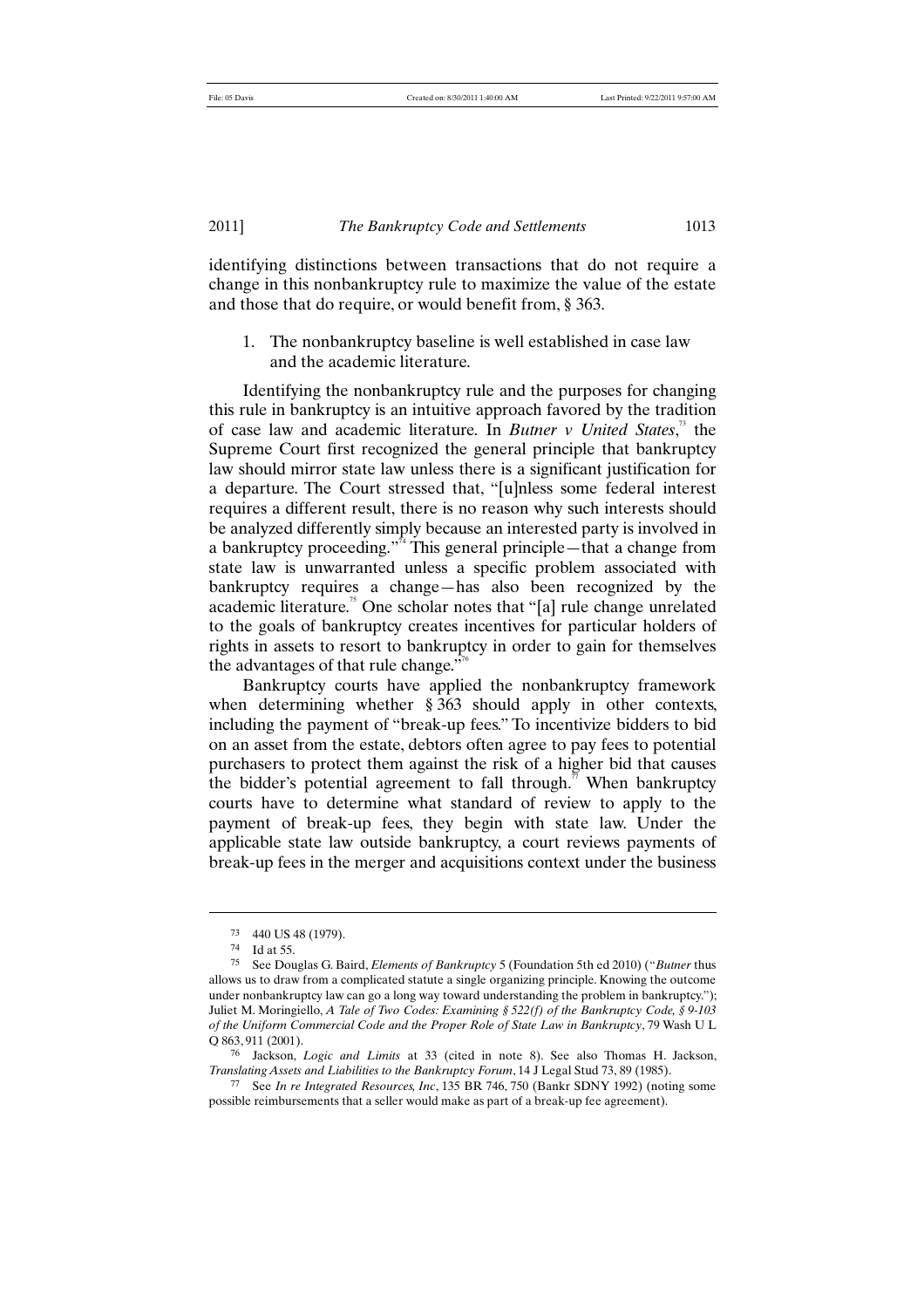1014 *The University of Chicago Law Review* [78:999

judgment rule.<sup>78</sup> The bankruptcy courts, therefore, must determine whether there is a justification warranting deviation from the business judgment rule when these payments are made during bankruptcy. Some courts have held that the nonbankruptcy standard of reviewing breakup fees under the business judgment rule is sufficient.<sup>79</sup> Other courts, however, have found a deviation from the nonbankruptcy baseline appropriate and impose a more stringent standard of review. These courts justify the departure on the grounds that break-up fees present a risk to creditors as an "unwarranted expense upon the Debtor's estate."<sup>80</sup> The cases and literature reveal a consistent approach to interpreting ambiguities in the Bankruptcy Code: courts will apply the nonbankruptcy baseline unless there is a strong interest that warrants a deviation.<sup>81</sup>

2. The nonbankruptcy baseline for settlements and sales.

Section 363 is a response to a particular problem that a debtor faces in bankruptcy that is not present outside bankruptcy. When a debtor enters bankruptcy, selling assets of the estate can be difficult because purchasers are hesitant to deal with an insolvent party and may fear the prolonged litigation that could accompany the purchase. $82^{\circ}$ Furthermore, because multiple creditors now have an interest in seeing the asset obtain the highest value for the estate, it may be desirable to set up a formal auction procedure. These concerns, however, are not present in a normal asset sale outside bankruptcy. Instead, it is only inside bankruptcy that these problems occur. Section

<sup>78</sup> See, for example, *Cottle v Storer Communication, Inc*, 849 F2d 570, 578–79 (11th Cir 1988).

<sup>79</sup> See, for example, *In re 995 Fifth Avenue Associates, LP*, 96 BR 24, 28 (Bankr SDNY 1989) (holding that the nonbankruptcy standards for reviewing break-up fees were applicable in the bankruptcy context); *In re Integrated Resources, Inc*, 147 BR 650, 656 (SDNY 1992).

<sup>80</sup> *In re Hupp Industries, Inc*, 140 BR 191, 195–96 (Bankr ND Ohio 1992) ("In the bankruptcy context, however, bidding incentives . . . are carefully scrutinized in § 363(b) asset sales to insure that the debtor's estate is not unduly burdened and that the relative rights of the parties in interest are protected."). See also *In the Matter of Tiara Motorcoach Corp*, 212 BR 133, 137 (Bankr ND Ind 1997) ("[The break-up fee was part of a] sale pursuant to § 363 . . . and the business judgment of the debtor should not be solely relied upon.").

<sup>81</sup> See, for example, *In re S.N.A. Nut Co*, 186 BR 98, 104 (Bankr ND Ill 1995) (holding that a deviation from the business judgment rule is necessary because "bidders in a § 363 asset sale enjoy several benefits not available to bidders operating outside of the Code"). See also Paul B. Lackey, *An Empirical Survey and Proposed Bankruptcy Code Section Concerning the Propriety of Bidding Incentives in a Bankruptcy Sale of Assets*, 93 Colum L Rev 720, 737–38 (1993) (comparing the purposes that bidding incentives serve in bankruptcy asset sales with the mergerand-acquisition context to argue for a change in how bidding incentives like break-up fees are analyzed under the Bankruptcy Code); Bruce A. Markell, *The Case against Breakup Fees in Bankruptcy*, 66 Am Bankr L J 349, 377 (1992) (noting that the nonbankruptcy standard does not adequately account for benefits that the Bankruptcy Code already provides to asset sales).

<sup>82</sup> See text accompanying notes 21–22.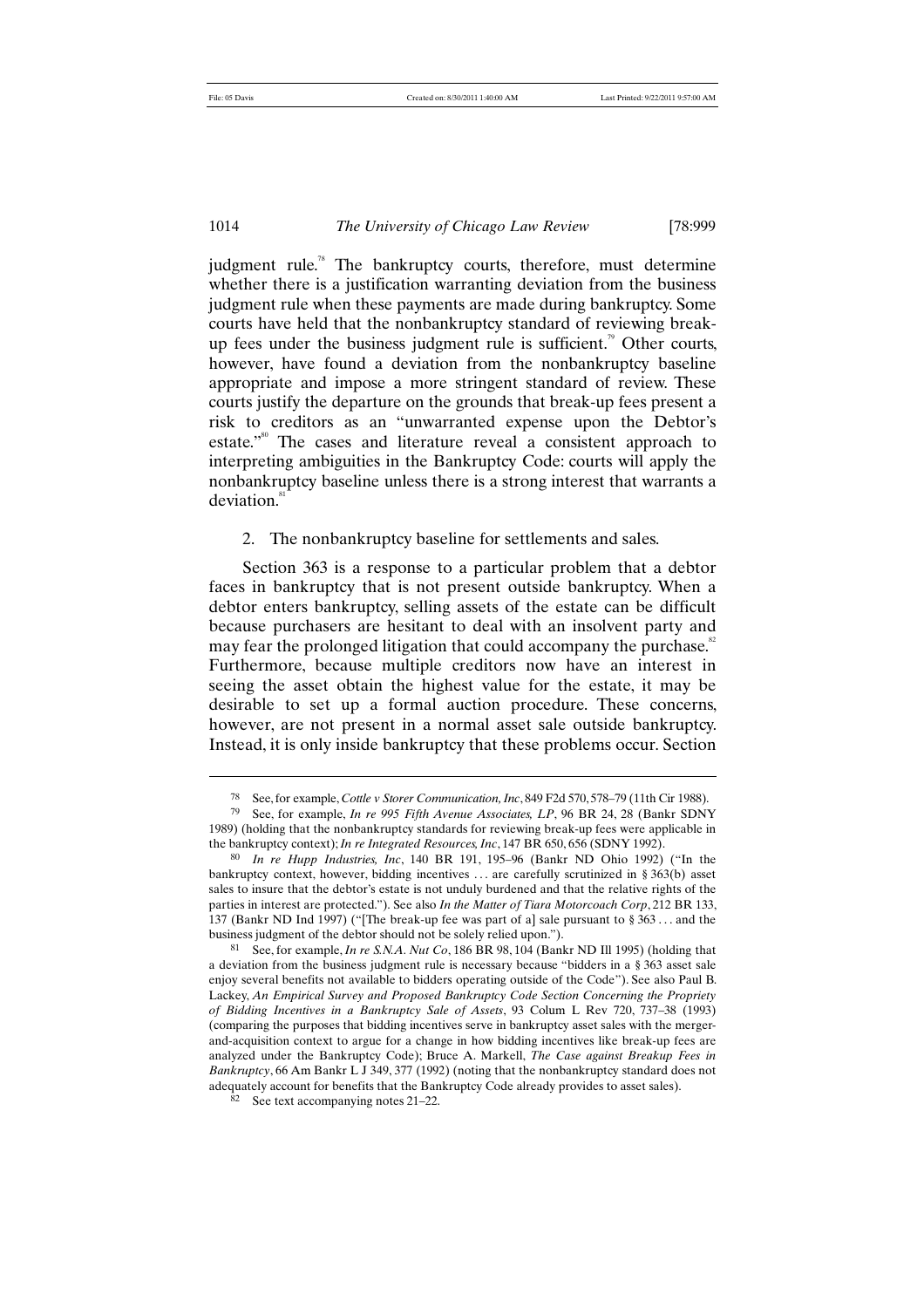363 and its formal procedures respond to these specific problems:<sup>83</sup> "[B]ankruptcy takes nonbankruptcy rights as it finds them. Only the procedures change, and these change only to solve the particular problems bankruptcy is designed to address."<sup>84</sup> To properly determine how to treat settlements, it is important to identify the qualities of the transaction that require a change from the nonbankruptcy rule and those that do not. When deciding whether to analyze a settlement under § 363, a bankruptcy court should identify the settlement's particular qualities and make the changes from the background rule only when the protections of § 363 would serve the purpose that they were intended to serve.

Applying the *Butner* principle to the current split provides a resolution true to the Code's underlying goals. The background rule that applies when the debtor sells an asset is that a debtor would be able to sell the claim without cause for concern outside bankruptcy. When a debtor enters bankruptcy, however, there is sometimes ample reason to change the background rule to serve the interests of the creditors and the estate. For example, a sale of an asset outside the ordinary course of business presents a risk to creditors that the estate is not receiving fair value, while a sale within the ordinary course of business should not present as strong of a risk. The Code recognizes this difference, and the protections of § 363 apply only to sales outside the ordinary course of business. For settlements, the background nonbankruptcy rule is that a debtor would be able to unilaterally settle a claim against a third party. The settling of claims inside bankruptcy, however, does not necessarily require a change in the background rule in all circumstances. In fact, a change in the background rule for some settlements would result in harm to the estate by increasing litigation costs and reducing the value of the settlement. This Comment uses the *Butner* principle to show when bankruptcy law should deviate from the nonbankruptcy baseline.

# B. The Third Circuit's Position That All Settlements Require § 363 Analysis Should Be Rejected

This Part rejects the Third Circuit's holding that all settlements require court approval under § 363, because it unnecessarily changes the nonbankruptcy baseline rule in some cases. Applying § 363 to all settlements would impose costs on the bankruptcy process by mandating judicial intervention and restricting the trustee's discretion.

<sup>83</sup> See Part I.B.

<sup>84</sup> See Baird, *Elements of Bankruptcy* at 5 (cited in note 75).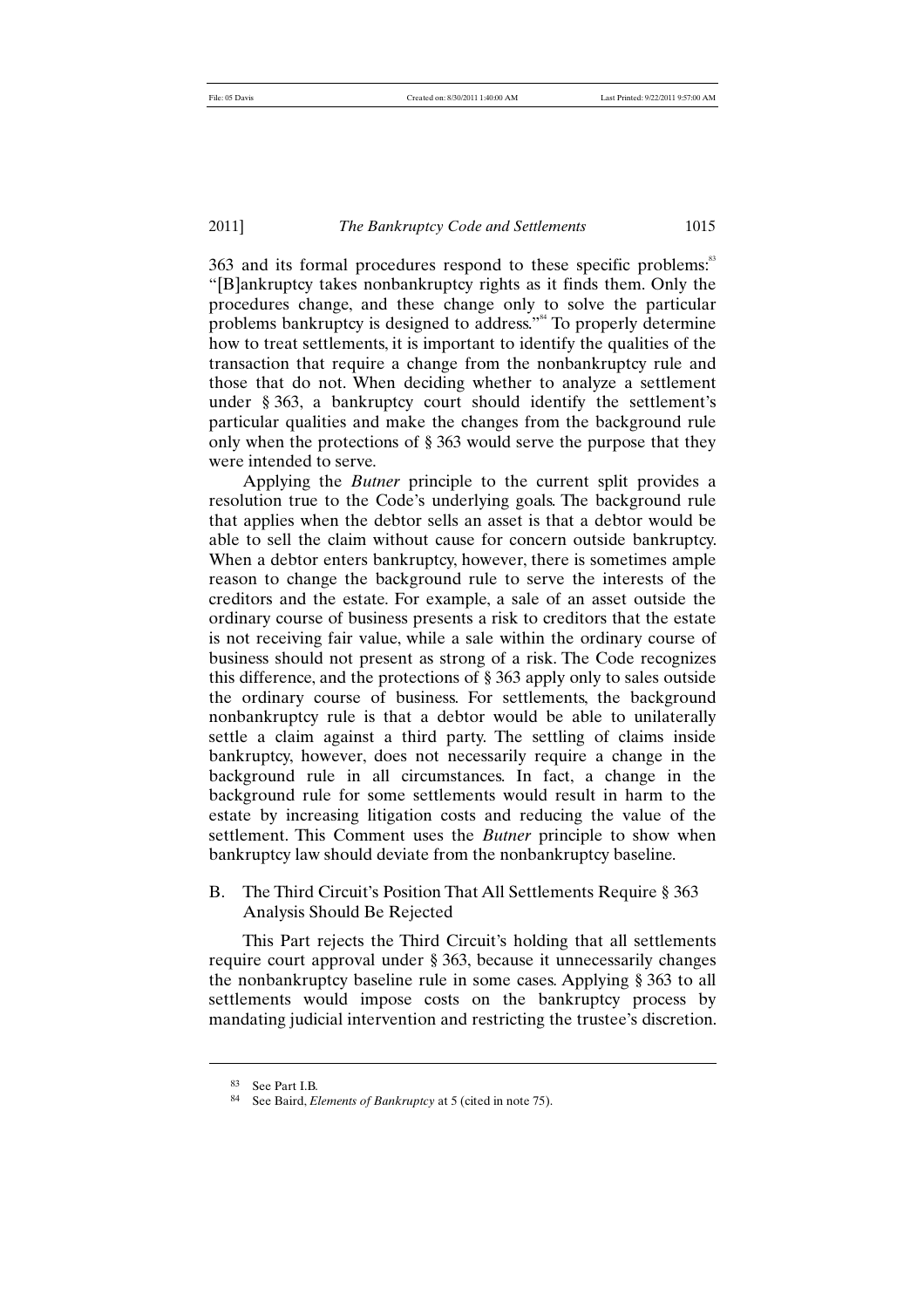These costs would not be offset by any gain to the estate, because the protections of § 363 do not increase the value of some settlements.

1. The costs of increased court involvement.

Treating all settlements as sales under § 363(b) would require all settlements to get court approval. This would slow down the process of administering the estate and increase administrative costs. By requiring settlements of miniscule amounts to gain court approval under § 363, the administrative costs could outstrip the settlement amount.<sup>85</sup>

Moreover, recent changes to the Code and the Rules indicate a move away from requiring court approval of settlements. First, when it revised the Code, Congress removed the requirement in the Bankruptcy Act of 1898 that settlements be reviewed by the court.<sup>86</sup> Bankruptcy courts should respect congressional action. As the Supreme Court has said, "It is generally presumed that Congress acts intentionally and purposely when it includes particular language in one section of a statute but omits it in another."<sup>87</sup> Second, the discretionary language of Rule 9019 further supports Congress's intent to leave discretion to the trustee. It notes that "the use of 'may' in the rule as opposed to 'shall' creates ambiguity at the very least, especially in light of ... Congress' express decision to remove the court from case administration."<sup>88</sup> This suggests that Congress intended to move away from requiring court approval of settlements.<sup>89</sup>

<sup>85</sup> See *S.N.A. Nut*, 186 BR at 105–06 (noting the costs of § 363(b) sales and observing that one purpose of providing bidders with break-up fees is to compensate parties for the expenses in participating in the sale). See also *In the Matter of Dalen*, 259 BR 586, 599 n 18 (Bankr WD Mich 2001) ("It is unlikely that Congress intended the bankruptcy courts to micro-manage trustee settlements and the court is unwilling to read into Rule 9019(a) an ordinary course exception to trustee settlements."); *In re Novak*, 383 BR 660, 668–69 (Bankr WD Mich 2008):

<sup>[</sup>I]nterpreting Rule 9019(a) as requiring approval without some type of ordinary course exception could easily lead to the incongruous situation of a trustee being empowered to independently sell under Section 363(c) a very expensive item . . . yet having to run back to court to approve the settlement of even the most inconsequential of warranty claims arising from the very same sale.

<sup>86</sup> 30 Stat 544, superseded by Bankruptcy Reform Act of 1978, Pub L No 95-598, 92 Stat 2549.

<sup>87</sup> *City of Chicago v Environmental Defense Fund*, 511 US 328, 338 (1994) (quotation marks omitted). See also *BFP v Resolution Trust Corp*, 511 US 531, 549–55 (1994) (Souter dissenting).

<sup>88</sup> *Novak*, 383 BR at 668.

<sup>89</sup> See id at 664–65. For an alternative view, see Reynaldo Anaya Valencia, *The Sanctity of Settlements and the Significance of Court Approval: Discerning Clarity from Bankruptcy Rule 9019*, 78 Or L Rev 425, 449–50 (1999) (arguing that compliance with Rule 9019 is mandatory for all settlements). Reynaldo Valencia notes that, under the Bankruptcy Act of 1898, court approval was required of all settlement agreements but that, "[f]or some unexplainable reason," the Code had not included a substantive provision requiring court approval of settlements. Id at 449. The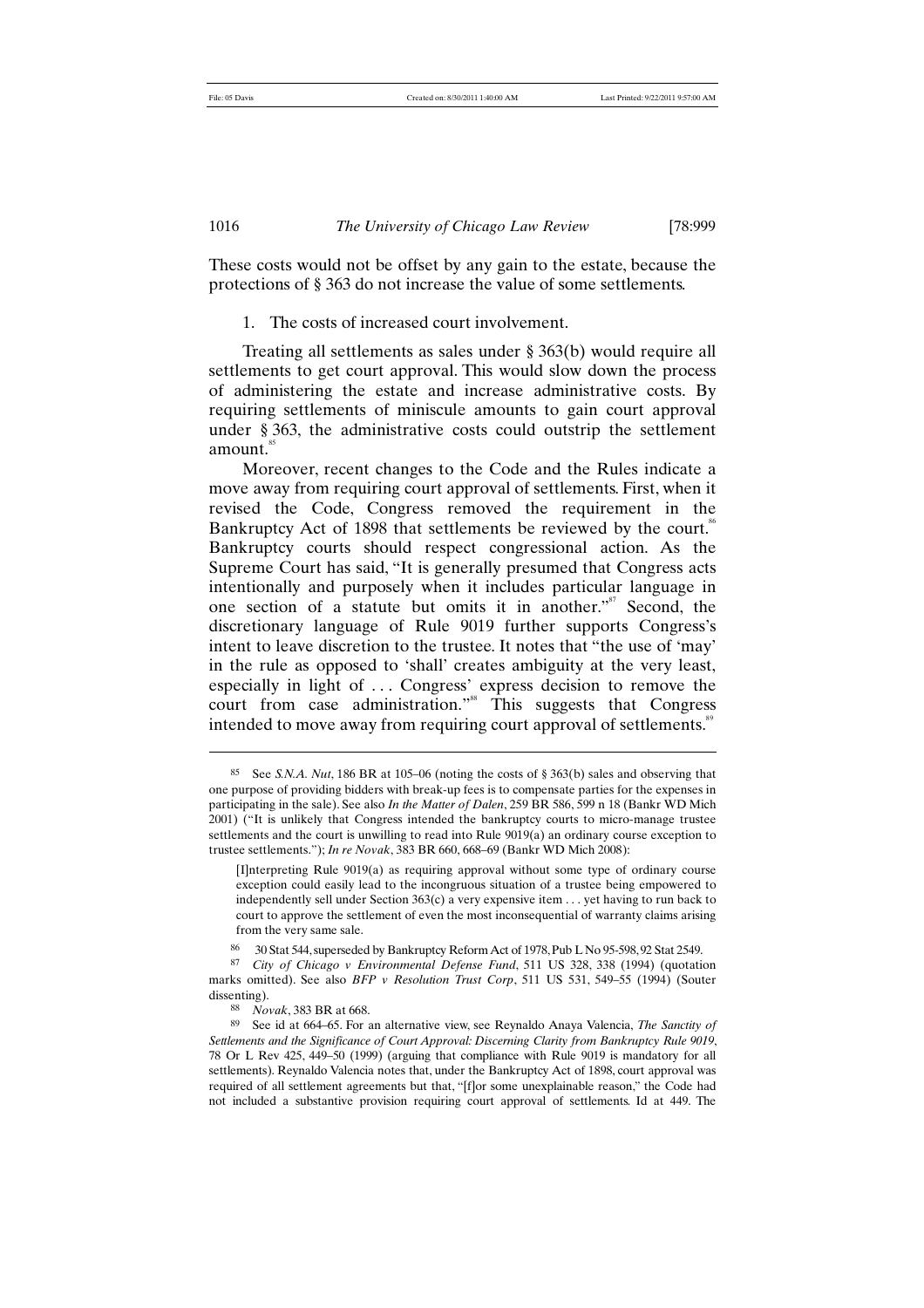# 2. Harm to the estate's bargaining power.

Requiring a trustee to come to court and hold a § 363 hearing forces the trustee to disclose publicly information about the estate. The availability of this information may affect how future creditors of the estate bargain with the trustee or negotiate future settlements.<sup>90</sup> If a trustee must disclose the estate's prospects before any settlement agreement can be confirmed, then the current defendant and future parties would have access to this information and would be in a better position to negotiate with the estate. With this information available to the public, parties might decide to litigate a claim that they would otherwise settle, thus forcing the estate to incur these costs. This would counteract § 363's purpose of gaining the highest value possible for each claim.

The potential for harm to the estate's bargaining power has been acknowledged in the context of Rule 9019. Courts have noted that one benefit of the Rule's discretionary nature allows the trustee to decide not to seek court approval if doing so might harm the estate's bargaining position: "If [the] Trustee is truly concerned about disclosure, then she should withdraw her Rule 9019(a) motion and rely instead upon her own experience as to whether the settlement passes muster or not."<sup>91</sup> If  $\S 363$  applied to all settlements, then this advantage would be lost, as the trustee would have to come to court to gain approval, thus defeating § 363's purpose.

# 3. The § 363(m) finality provision does not apply to settlements.

Sales under § 363 enjoy the protections of § 363 $(m)$ , which grants finality of sales to good faith purchasers. This is done to grant legitimacy to the estate and encourage bidders by eliminating the threat that future litigation would arise from the purchase.<sup>92</sup> The

omission, however, may be explained by the Bankruptcy Code's preference for limiting court involvement and is consistent with the discretionary language of Rule 9019 itself. Further, courts have been hesitant to attribute no meaning to congressional changes to statutory language. See *TRW Inc v Andrews*, 534 US 19, 31 (2001) ("It is a cardinal principle of statutory construction that a statute ought, upon the whole, to be so construed that, if it can be prevented, no clause, sentence, or word shall be superfluous, void, or insignificant.") (quotation marks omitted); *In re Reasonover*, 236 BR 219, 228 & n 8 (Bankr ED Va 1999) (noting that the Bankruptcy Code is complicated and that drafting errors have happened but—absent clear errors—"[w]hen Congress speaks, the court must assume that it does so for a purpose").

<sup>90</sup> See Brad B. Erens and Kelly M. Neff, *Confidentiality in Chapter 11*, 22 Emory Bankr Dev J 47, 86–90 (2006) (arguing that not all settlements should require court approval because mandatory court approval would impose costs on the debtor by forcing public disclosures).

<sup>91</sup> *Novak*, 383 BR at 676.

<sup>92</sup> See *In re Mark Bell Furniture Warehouse, Inc*, 992 F2d 7, 8 (1st Cir 1993) (noting that § 363(m) good faith protection is beneficial because "finality and reliability of judicial sales enhance the value of assets sold in bankruptcy"). See also text accompanying notes 21–22.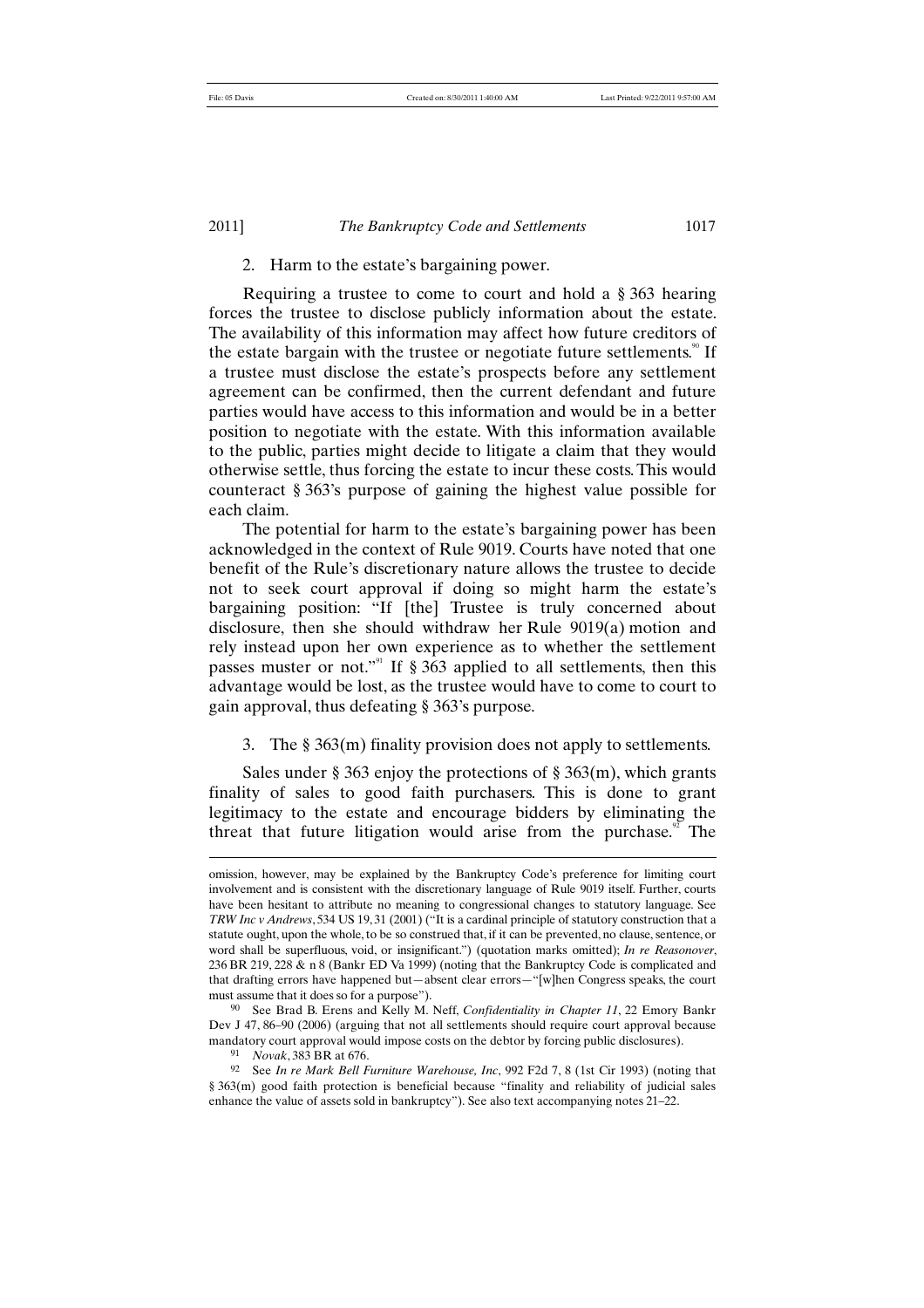purpose of § 363(m) has been recognized to give "finality to judgments by protecting good faith purchasers, the innocent third parties who rely on the finality of bankruptcy judgments in making their offers and bids."<sup>33</sup> This benefit of  $\S 363$  is unnecessary in the context of settlements, however, because the defendant is not debating whether it should enter into business with the debtor. With the threat of costly litigation already present, a potential defendant needs no further incentive to enter into negotiations with the debtor. In this sense, it is not a typical "purchaser" for the purposes of § 363(m).

Further, it is unclear how the bankruptcy court would determine if a settling defendant was a "*good faith* purchaser" as required by  $§ 363(m).$ <sup>4</sup> When deciding whether a purchaser acted in good faith, courts have looked at "the integrity of his conduct in the course of the sale proceedings," finding bad faith when there is "fraud, collusion between the purchaser and other bidders or the trustee, or an attempt to take grossly unfair advantage of other bidders.<sup>"55</sup> It would be difficult to map this analysis on to the negotiations between a trustee and a settling defendant. Unlike a § 363(b) auction, where there is a bidding process, the defendant and a trustee will come to mutually agreeable terms, typically on their own. The interests of other bidders may not be present, and it would be hard to determine when hard bargaining or a quick agreement between the trustee and the defendant would constitute "bad faith" for the purposes of this provision. This element of § 363 might result in courts considering all settling defendants "good faith purchasers," which would preclude the appeal of all settlement agreements. This would essentially read the "good faith" requirement out of § 363 when applied to settlements.

Alternatively, whether a settling defendant acted in good faith could be contested in front of the bankruptcy court. If this were the case, then the negotiations between a trustee and a settling defendant will be impacted by efforts to look more like a good faith purchase. Defendants will be concerned with justifying the agreement in court as one made in "good faith," and because of this added cost, defendants will be more likely to litigate. Both of these results would alter settlement negotiations, revealing the problems of applying § 363 to settlements. Accordingly, no court has applied the good faith protections to settlements of a debtor's cause of action against a third party.<sup>96</sup>

<sup>93</sup> See *In re Motors Liquidation Co*, 430 BR 65, 79 n 8 (Bankr SDNY 2010).

<sup>94</sup> 11 USC § 363 (emphasis added).

<sup>95</sup> *In re Abbotts Dairies of Pennsylvania, Inc*, 788 F2d 143, 147 (3d Cir 1986).

<sup>96</sup> See *Healthco*, 136 F3d at 49 (noting the inapplicability of § 363(m) protections to settlements).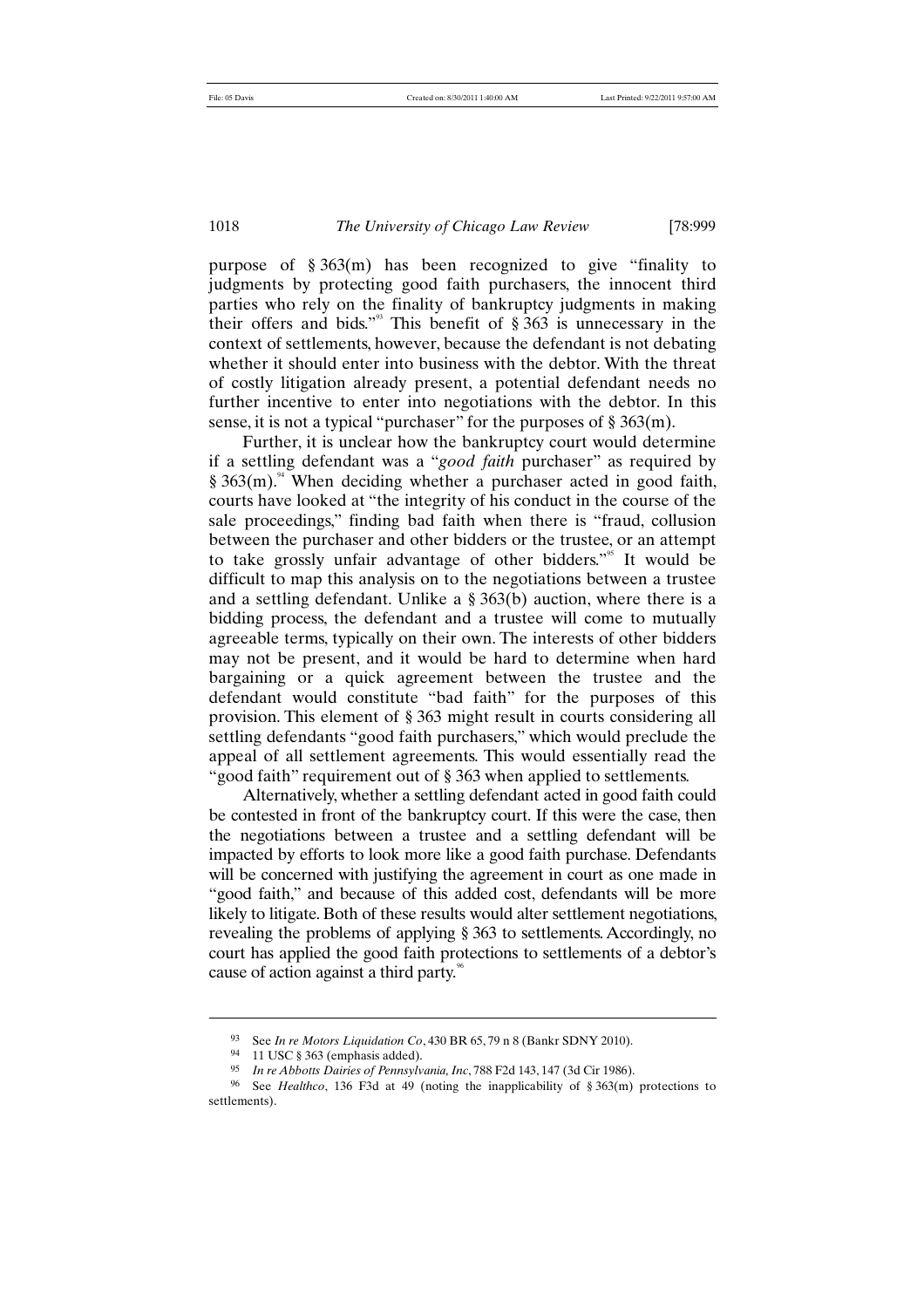# 4. Restricting the discretion of the trustee.

Settlements examined under Rule 9019 require a showing that the proposed agreement is fair and equitable, while settlements examined under § 363 require the trustee to show a sound business judgment and that the sale maximizes the value of the estate.<sup>97</sup> The Rule 9019 standard is less rigorous than the § 363 standard, as shown in *Moore*.<sup>88</sup> Unlike in *Moore*, however, there may be many circumstances in which a trustee would like to settle a claim, but fear of having the settlement voided if the more rigorous § 363 standards were to apply will cause the trustee to wait unnecessarily to see if there will be any overbids. Accordingly, to maximize the value of the estate, a trustee will have to adjust her priorities when negotiating settlements to accord with the § 363 requirements. This may potentially eliminate or delay some settlement agreements that would have passed muster had § 363 been inapplicable.

C. The First Circuit's Position That Settlements Never Require § 363 Analysis Should Be Rejected

The First Circuit held that settlements are not the equivalent of sales and therefore do not trigger § 363 analysis. This position overlooks a class of settlements that could benefit from the bidding procedures of § 363. That is, some causes of action belonging to the estate may be sold to a third party.<sup>99</sup> When there are multiple potential purchasers for the claim, the § 363 protections are appropriate because of their value-maximizing function. First, by setting up the bidding process in a single forum, the formal sales procedures help the trustee easily value various bids on the litigation claim. Second, the § 363(m) finality provisions induce third parties who would normally not deal with an estate in bankruptcy to bid on the asset, which increases the value brought to the estate.<sup>100</sup> A blanket rule rejecting

<sup>97</sup> See *Moore*, 608 F3d at 263.

<sup>98</sup> See id at 264 (noting that a trustee would not need to consider overbids when relying solely on Rule 9019 for approval but would have to consider these higher offers under § 363).

<sup>99</sup> See text accompanying note 110.

<sup>100</sup> Section 363 has other provisions that increase the sale price for assets of the estate. Section 363(f) permits the sale of property "free and clear of any interest in such property of an entity other than the estate." This provision is inapplicable to settlements, however, as the asset that is, the cause of action—is unencumbered by any interest other than that of the holder of the claim, the estate. For a discussion of what constitutes an "interest in property" that is removed when the property is sold free and clear under § 363(f), see *In re Trans World Airlines, Inc*,  $322$  F3d 283, 288–90 (3d Cir 2003). Section  $363(k)$  also increases the sales price by allowing a secured creditor to bid the face value of its secured claims. See *In re SubMicron Systems Corp*, 432 F3d 448, 459 (3d Cir 2006). This process is known as "credit bidding," and it ensures that the secured creditor is protected because he can bid up to the value of his claim and guarantee that, if the asset is sold, he will still be paid in full or receive the asset. Both of these provisions are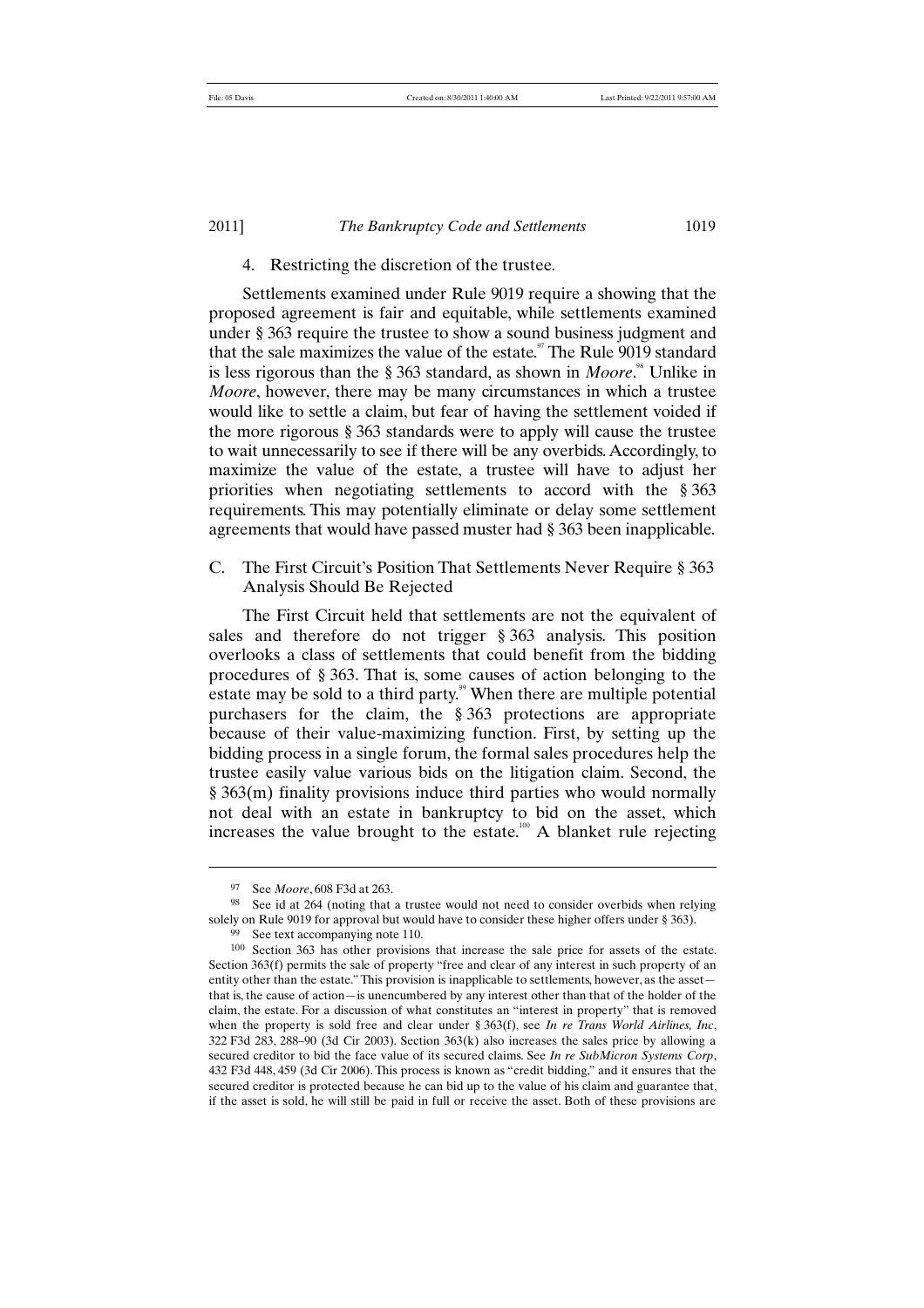# 1020 *The University of Chicago Law Review* [78:999

§ 363 analysis for all settlements fails to account for these features and will limit the estate's ability to maximize the value of its assets.

#### IV. THE NONBANKRUPTCY BASELINE FRAMEWORK

Always or never requiring the application of § 363 to settlements results in outcomes inconsistent with § 363's purposes. This Comment therefore adopts the intermediate approach that settlements should sometimes be examined under § 363. Courts currently taking this position, however, fail to articulate a framework for determining when § 363 should apply. This Part proposes a framework in which courts deviate from the nonbankruptcy treatment of settlements—which requires no court review—only when doing so would serve § 363's intended purpose. First, the court should consider the threshold issue of whether the claim is alienable outside bankruptcy. If so, the court should then balance various factors, including whether the terms of the settlement agreement include a mutual release of claims, the consequences of making the terms of the settlement public, and whether there are multiple potential purchasers of the claim.

# A. Threshold Question: Is the Cause of Action Alienable or Assignable outside Bankruptcy?

The first step is a threshold determination: if the claim is inalienable outside bankruptcy, then it should not trigger § 363. The provisions of § 363 correct for the difficulty of selling an asset in bankruptcy when purchasers would otherwise be scared off by the debtor's insolvency and potential bidders need to be located. Inalienable claims require the holder of the claim to negotiate directly with the trustee. The purposes underlying § 363 are therefore inapplicable to inalienable claims, and there is no need to deviate from the nonbankruptcy baseline rule allowing the cause of action to be settled without court intervention.

There are certain causes of actions, such as personal injury lawsuit claims, that are inalienable outside bankruptcy.<sup>101</sup> At common law, causes of action were held to be inalienable based on whether the cause of action was descendible; if a claim did not survive the death of the holder, then it was not assignable.<sup>102</sup> But courts retained the ability to deem a cause of action inalienable based on public policy,

inapplicable to settlements and are evidence of the incongruity of the protections of § 363 and settlement agreements.

<sup>101</sup> See Marc J. Shukaitis, *A Market in Personal Injury Tort Claims*, 16 J Legal Stud 329, 330–33 (1987).

<sup>102</sup> See *State Mutual Life Assurance Co of America v Deer Creek Park*, 612 F2d 259, 265 (6th Cir 1979) (noting that tort actions were traditionally inalienable at common law).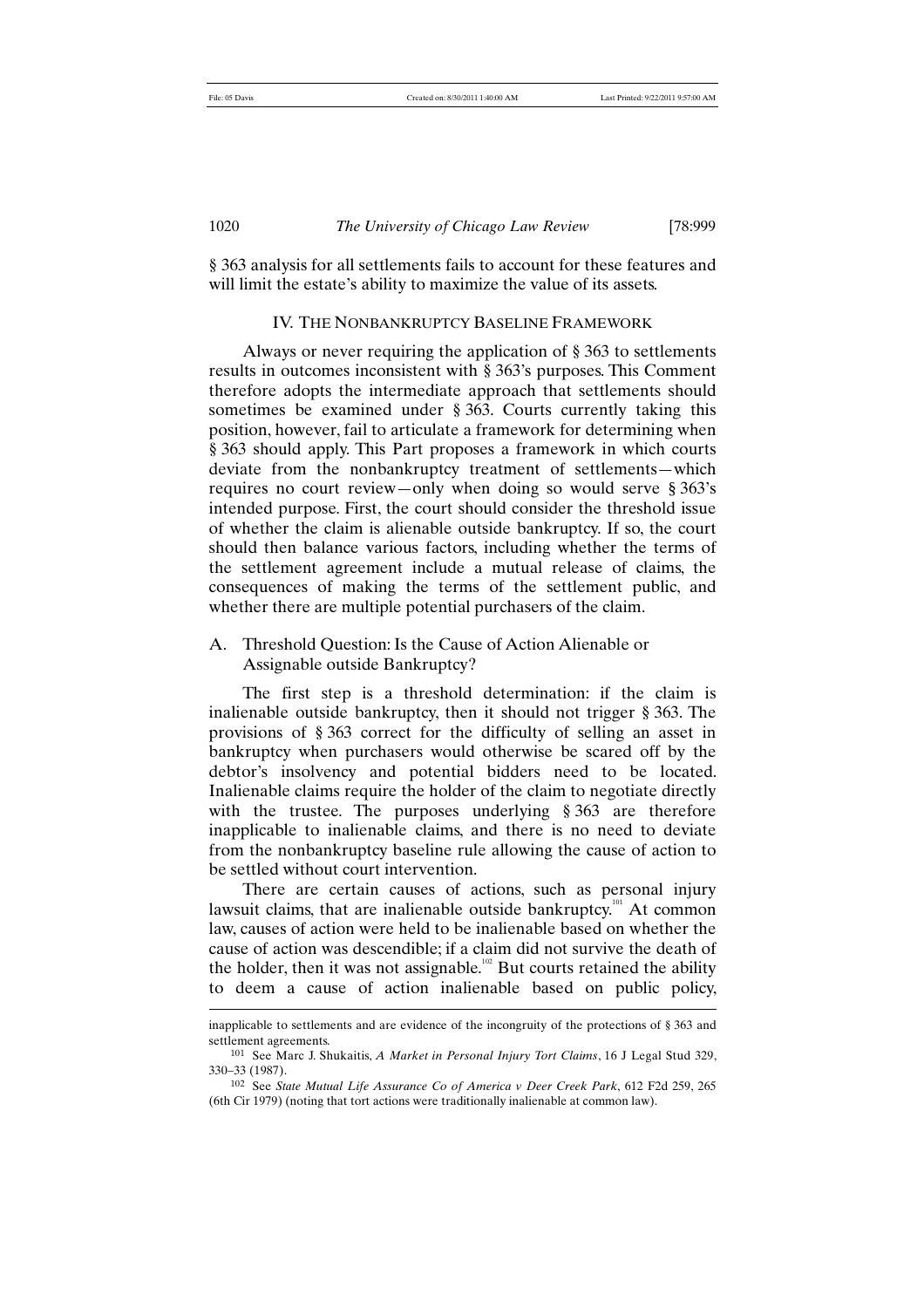## 2011] *The Bankruptcy Code and Settlements* 1021

regardless of the claim's ability to survive the holder.<sup>103</sup> Additionally, some states codify the common law tradition by prohibiting the sale of certain claims by statute.<sup>104</sup> This state-law distinction has not been lost on bankruptcy courts.<sup>105</sup> For example, the distinction between alienable and inalienable claims was noted when deciding what constitutes property of the estate at the commencement of a bankruptcy proceeding: "The most significant interest which may not be assigned or transferred is a cause of action for personal injury. The proscription on the aliening of personal injury actions existed at common law and ... personal injury actions are exempt from creditor process."<sup>106</sup> The alienability of the cause of action was identified by the Fifth Circuit in *In re Moore*, when it reviewed the lower court's approval of a settlement without § 363 procedures.<sup>10</sup>

There are differences from state to state over which causes of action are alienable.<sup>108</sup> The trustee should not gain a right that was unavailable to the debtor outside bankruptcy law when there is no justification for the departure from the nonbankruptcy baseline. Therefore, the trustee should not gain the ability to make inalienable claims alienable just because of the happenstance of bankruptcy. Inalienable claims do not require the protections of § 363's notice and hearing requirements, because there is no need to encourage the defendant to deal with the debtor. Unlike a sale, in which a purchaser has a choice to buy from the debtor but may be hesitant to do so because of the seller's insolvency, a defendant already has the incentive to settle because he is faced with the costs of future litigation. The justifications for the departures from nonbankruptcy

<sup>103</sup> See, for example, *Joos v Drillock*, 338 NW2d 736, 739 (Mich App 1983) (holding that a legal malpractice claim was nontransferable "[i]n view of the personal nature of the attorney– client relationship" and attendant public policy considerations).

<sup>104</sup> See, for example, NY Gen Oblig Law § 13-101 (McKinney) (providing that any cause of action is transferable subject to three limitations).

<sup>105</sup> See, for example, *In re Schauer*, 835 F2d 1222, 1225 (8th Cir 1987) ("Sections 363(b)(1) and 704 do not [ ] authorize the trustee to sell property contrary to the restrictions imposed by state and contract law. These sections . . . give the trustee the authority to sell or dispose of property if the debtors would have had the same right under state law."); *Integrated Solutions, Inc v Service Support Specialties, Inc*, 124 F3d 487, 494 (3d Cir 1997).

<sup>106</sup> *In re Sheets*, 69 BR 542, 543 n 4 (Bankr WDNY 1987) (citation omitted). See also *In re Mucelli*, 21 BR 601, 603 (Bankr SDNY 1982) (noting that "an assignment or transfer of a personal injury is prohibited").

<sup>107</sup> *Moore*, 608 F3d at 257–58.

<sup>108</sup> A good example is a legal malpractice claim. Compare *Joos*, 338 NW2d at 739 (holding a legal malpractice claim inalienable); *Goodley v Wank & Wank, Inc*, 133 Cal Rptr 83, 87 (Cal App 1976) ("It is the unique quality of legal services . . . that invoke public policy considerations in our conclusion that malpractice claims should not be subject to assignment."), with *Greevy v Becker, Isserlis, Sullivan & Kurtz*, 658 NYS2d 693, 694 (NY App 1997) (holding that legal malpractice claims are assignable).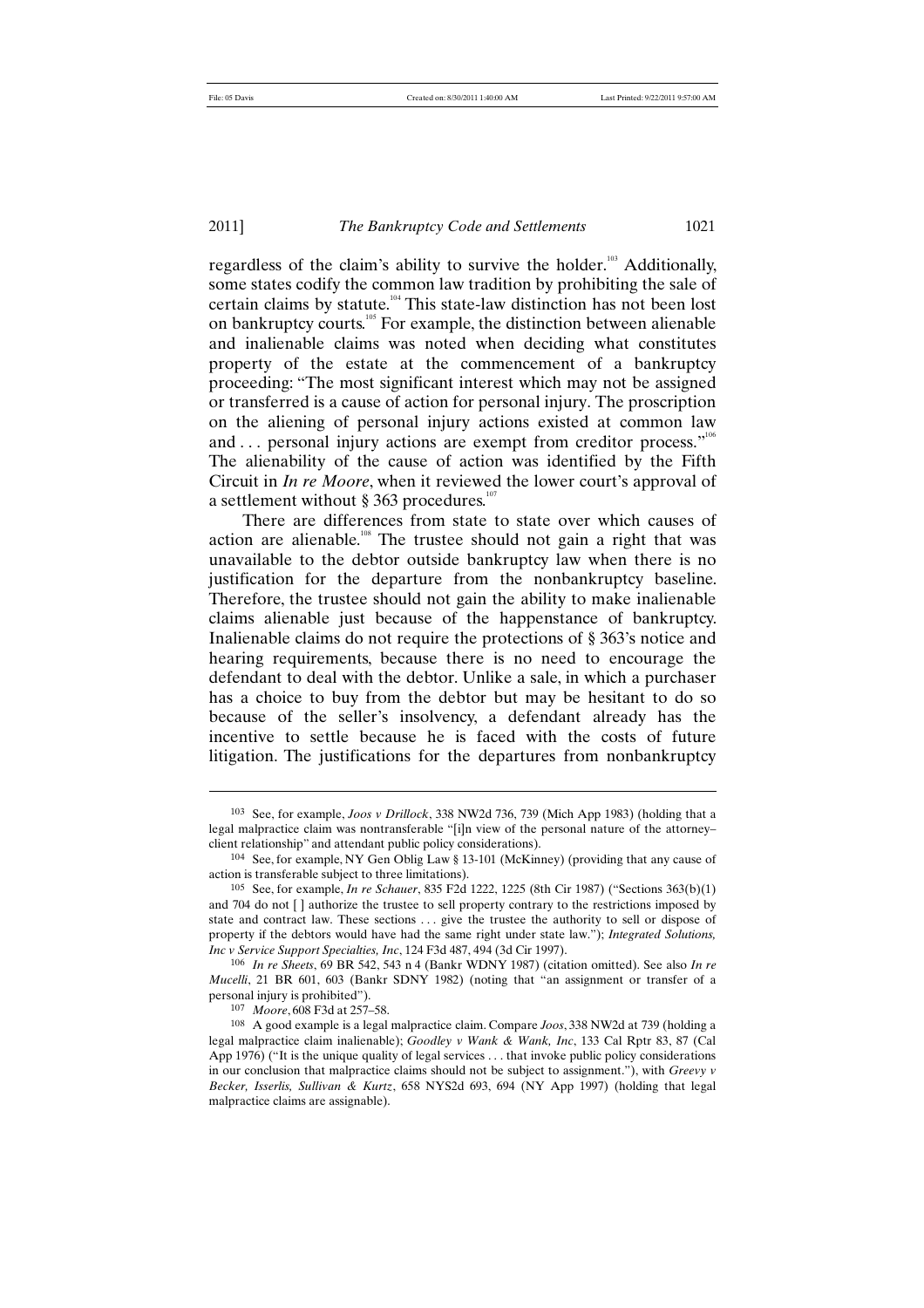#### 1022 *The University of Chicago Law Review* [78:999

rules are not present with these claims. When there is no justification to depart from the nonbankruptcy laws, state law should apply.<sup>10</sup>

Moreover, a settlement of an inalienable claim, by nature, has only one potential "bidder." This renders the notification provisions of § 363 useless for inducing a higher price for the settlement. There can be no auction with only one available bidder. Analysis under § 363 would, in fact, lower the settlement amount because of the increased cost to the settling parties of the court hearing, which includes the risk of the court's rejecting the settlement. In these situations, the trustee should be permitted to settle the case on her own, outside § 363's requirements.

Many states, however, hold that litigation claims are alienable as a general rule.<sup>110</sup> Even where a cause of action is freely assignable and alienable, there are still reasons why § 363's analysis would be inappropriate. For instance, if there is only one potential purchaser of the asset, and that potential purchaser is a creditor of the estate, then the formal sale requirements of § 363 are unnecessary because there is no need for an auction to attract additional bidders. Therefore, a claim can be alienable and still be a poor fit for § 363. On the other hand, a cause of action with multiple potential purchasers would benefit from § 363's auction procedures. An initial finding of alienability thus does not end the analysis, nor does it cut one way or the other. The suggested framework for the classification of settlements requires a balancing of the next three factors.

# B. Does the Settlement Agreement Include a Mutual Release of Claims?

Section 363 treatment should be disfavored when the settlement agreement involves a mutual release of claims.<sup>111</sup> This factor should be weighed the most heavily when characterizing the settlement, because deviating from the nonbankruptcy rule and applying § 363 would

<sup>109</sup> See Jackson, *Logic and Limits* at 33 (cited in note 8) (arguing that a "rule change unrelated to the goals of bankruptcy creates incentives for particular holders of rights in assets to resort to bankruptcy in order to gain for themselves the advantages of that rule change"); Barry E. Adler, Douglas G. Baird, and Thomas H. Jackson, *Cases, Problems and Materials on Bankruptcy* 30 (Foundation 4th ed 2007) ("The most sensible approach to interpreting the Bankruptcy Code is usually one that begins by assuming that Congress intended to vindicate the policy in question with as little disturbance as possible to the nonbankruptcy baseline."). See also Part III.A.

<sup>110</sup> See *Smith v Endicott-Johnson Corp*, 192 NYS 121, 123 (NY App 1921) ("The general rule is that all rights of action in tort, which do not apply to the person strictly, but are for injury to one's property or estate, are assignable. A right of action for the wrongful conversion of personal property is assignable.") (citation omitted).

<sup>111</sup> See, for example, *Moore*, 608 F3d at 265 (discussing a mutual release of claims but then deciding to apply § 363 to a settlement).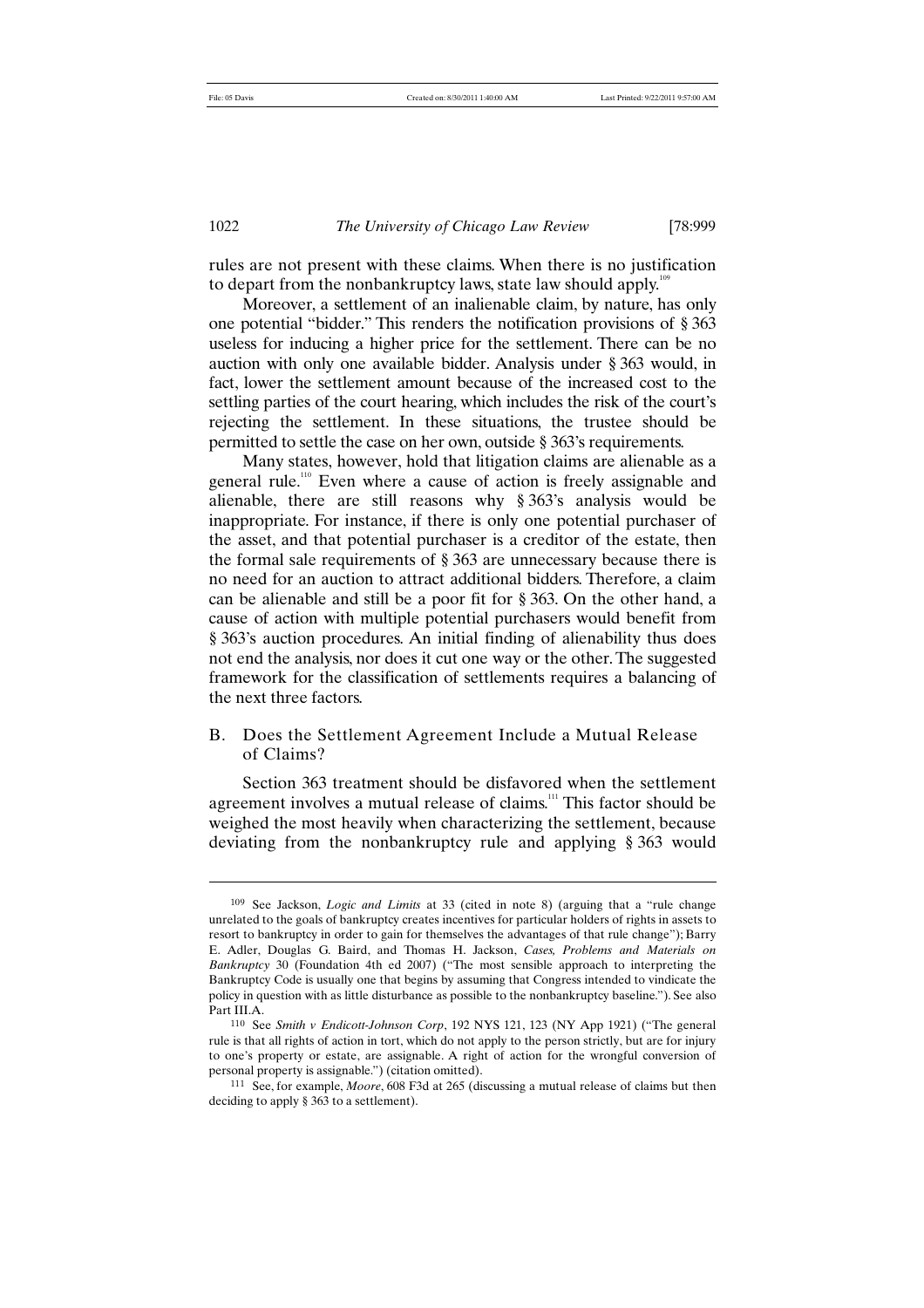override the trustee's discretion, and the trustee is in the best position to value the assets and liabilities of the estate. By invoking § 363, the trustee's knowledge of the estate is ignored in favor of a bidding war designed to gain the highest possible cash offering for the asset. The highest cash offering may not, however, provide the best result for the estate because it fails to account for the trustee's valuation of the release of the claim against the estate. For instance, imagine a case in which \$100 is the highest bid that the trustee can receive for a cause of action, but that there is a settlement offer of \$50 accompanied by a release of a claim against the estate that is potentially worth anywhere from \$45 to \$75, depending on the merits of the claim against the estate. The trustee is in a better position than the bankruptcy judge to assess litigation strategies and evaluate the strength of the pending claim and thus the value of obtaining a release of that claim. Therefore, if she has reason to believe that the claim against the estate is worth only \$45, then she can reject the offer. But, if the claim against the estate is more likely to be worth \$75, then she can accept the \$50 settlement for both claims. Applying § 363 to these settlements would be harmful because it would take this decision out of the trustee's discretion.

Applying § 363 to these agreements would add unnecessary layers of speculation when determining what value to accord the agreement. When a trustee settles a claim against a third party, the trustee is measuring the likelihood of success in the litigation, the cost of the litigation, and the amount of damages potentially gained. When it settles a litigation claim against the estate, the trustee is making a similar calculation of those uncertainties to determine the potential liability to the estate. By negotiating a release of litigation claims against the estate, the trustee is eliminating a potential liability of the estate and therefore increasing the pool left for creditors. If § 363 is applied to these agreements, then the bankruptcy court will either fail to account for the value of the release of claims against the estate or determine the value of the claim itself. Either way, analyzing a mutual release of claims under § 363 fails to account for the trustee's analysis of the liability avoided through the settlement. If not convinced by the trustee that the mutual release is a good use of assets under § 363, then the court will favor a creditor's absolute bid over the potential value of the cause of action by itself.

The normal § 363 overbid cases include multiple cash bids on one asset. In a settlement agreement for the mutual release of claims, however, the trustee is best positioned to consider the contingent legal claim against the estate because he alone will have to defend the suit. Ignoring the trustee's knowledge of the claim may produce a result that is inefficient in the aggregate. The court in *Mickey Thompson*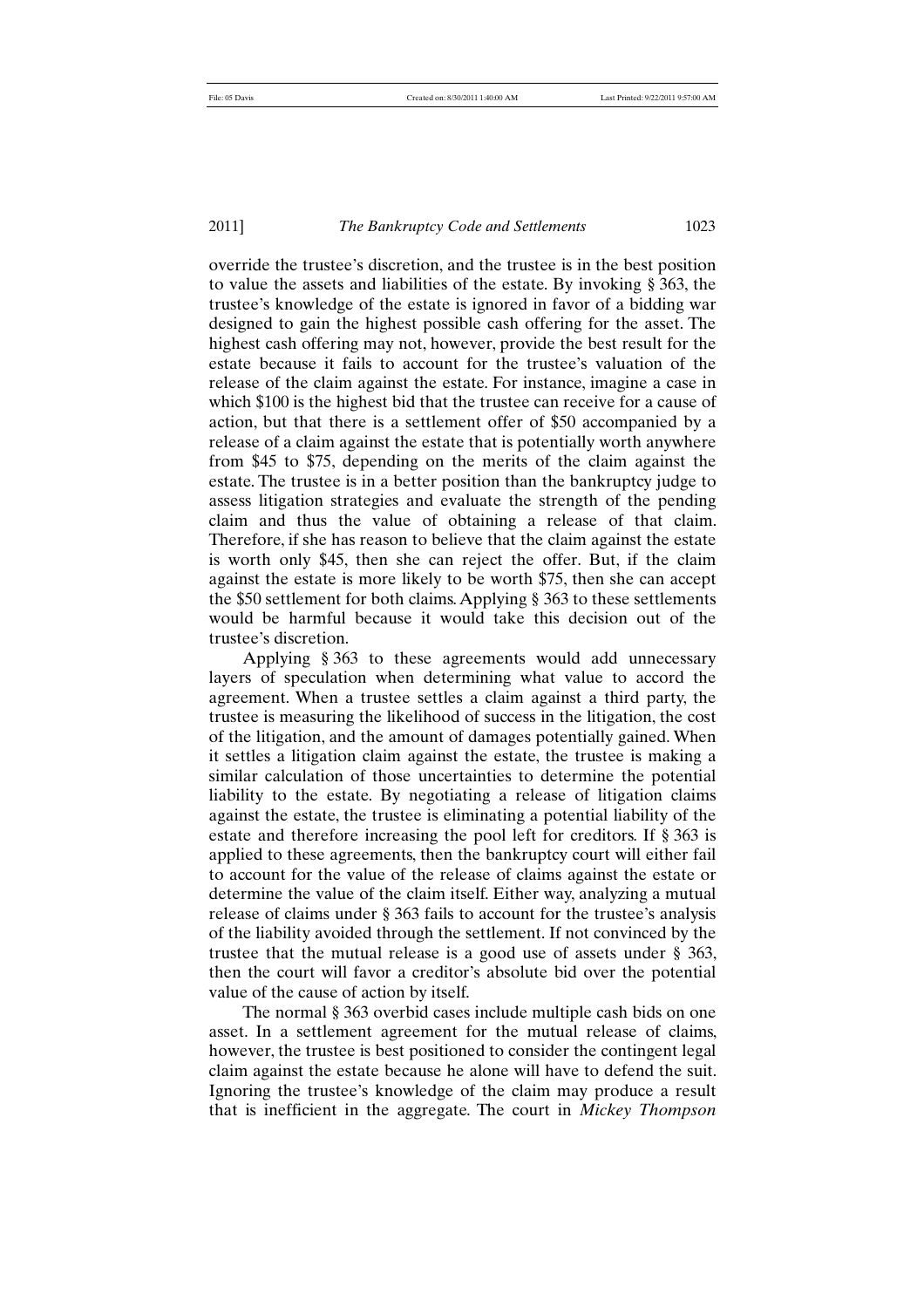j

1024 *The University of Chicago Law Review* [78:999

suggested that the mutual release of claims would take a settlement out of the definition of sale under  $\S 363$ ,<sup>112</sup> but the Fifth Circuit in *Moore* rejected this distinction.<sup>113</sup> The court in *Mickey Thompson* has the better of this argument; the more personal the agreement between the individual defendant and the estate, the more it looks like the traditional settlement agreement. These agreements would benefit from the trustee's expertise and closeness to the dispute and do not need the § 363 sale protections.

Additionally, many bankruptcy courts have required the review of settlements that include mutual releases of claims under Rule 9019 instead of § 363.<sup>114</sup> The circuit courts, however, have failed to give this consideration its proper weight when classifying settlements. Courts understand that the urgency of settlements requires different treatment from sales.<sup>115</sup> Speed is essential for the formulation of a plan of reorganization in Chapter 11, and in some cases settlements are the first step toward getting a plan formed or approved.<sup>116</sup> Further, in *In re* 

<sup>112</sup> See *Mickey Thompson*, 292 BR at 421.

<sup>113</sup> See *Moore*, 608 F3d at 265–66. The court identified the contingent nature of the indemnity claim as reason to find it unimportant to the classification of the settlement. It explained, "Brunswick's indemnity claim is a contingent claim that would be triggered only if the reverse veilpiercing claims against it were to prevail." Id at 265. This court's discounting of the mutual release of litigation claims, however, was informed by the court's own judgment of the value of the claim: "Bankruptcy courts should not allow defendants to settle estate claims at a discount and avoid § 363 scrutiny by filing large, frivolous claims against the estate." Id. The court did not believe that the indemnity claim was worth much to the estate, stating that "[e]ven if Brunswick's indemnity claim is legally viable, its value would be limited to Brunswick's maximum exposure in the alter-ego action. No one has ever valued that action at \$12 million; Cadle's most optimistic estimates value it at no more than \$2 million." Id at 265 n 23. While the court's valuation of the indemnification claim may be correct, the trustee is given wide discretion to make this determination for the estate. See FRBP 9019; cases cited in note 37. Further, even if the court's valuation aligned perfectly with the trustee's valuation, the mutual release of claims was in the best interests of the estate. The Cadle Company's bid was only \$12,500 more than the cash flowing to the estate in the proposed settlement. This additional money is worth far less to the estate than the release of the \$2 million dollar claim that the trustee bargained for in the settlement.

<sup>114</sup> See, for example, *In re Edwards*, 228 BR 552, 568–71 (Bankr ED Pa 1998); *In re Kay*, 223 BR 816, 820–22 (Bankr MD Fla 1998) (invalidating a mutual release of claims under the Rule 9019 standard of review); *In re Pennsylvania Truck Lines, Inc*, 150 BR 595, 598–99 (Bankr ED Pa 1992) (holding that Rule 9019, not § 363, governs the approval of a settlement of mutual claims).

<sup>115</sup> *Pennsylvania Truck Lines*, 150 BR at 599. This is an example of a case that would have been overturned by *Martin*. If all settlements are sales, then this distinction would not matter and the stricter requirements of § 363 would apply. The court in *Pennsylvania Truck Lines* disagreed with this interpretation: "I stand by [the] distinction between settlements of pre-petition claims and post-petition sales of assets." Id, citing *In re Neshaminy Office Building Associates*, 62 BR 798, 805 (Bankr ED Pa 1986) ("I do not believe it is proper to equate the settlement of this controversy over conflicting claims to Neshaminy Plaza with the sale of that property.").

<sup>116</sup> See, for example, *In re Grant Broadcasting of Philadelphia, Inc*, 71 BR 390, 398 (Bankr ED Pa 1987).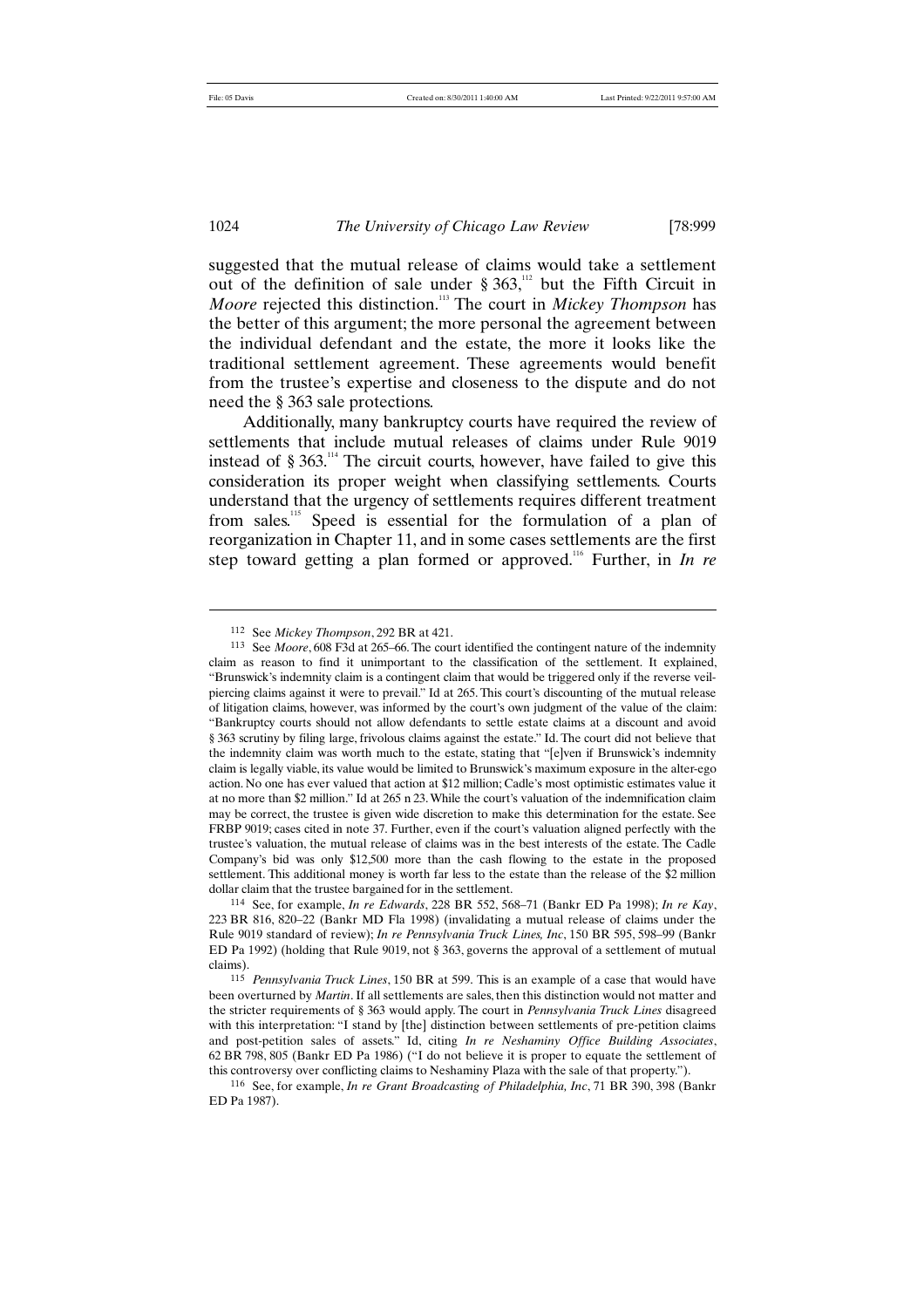*Edwards*,<sup>117</sup>, the court analyzed a settlement under Rule 9019 despite its being part of a large  $\S 363$  sale.<sup>118</sup> The court upheld the trustee's judgment in settling the claims despite the debtor's wish to hold out for a higher amount: "While no one will ever know whether any additional dollars would have been forthcoming . . . the prejudice to creditors in rejecting the settlement in favor of more costly and protracted litigation ... is too great."<sup>119</sup> The complexity and urgency of settlements involving mutual release of claims therefore makes it best to leave discretion in the hands of the trustee and not to require § 363 analysis.

# C. Would Court Involvement Harm the Bargaining Position of the Estate?

The circuit courts did not consider how deviating from the nonbankruptcy baseline rule and applying § 363's notice and hearing requirements could harm an estate's bargaining power. For example, when the trustee settles one of many similar claims against the estate, the other claimants could benefit from knowledge of the settlement. There is an inherent tradeoff when a trustee comes to court to gain approval of a settlement: the court validates the action, but the terms of the sale or settlement become public. $12$ 

This tradeoff was recognized in *In re Alterra Healthcare Corp*.<sup>121</sup> The court was presented with a motion by a third party to disclose records of a settlement made by the debtor, Alterra, with third parties. The court modified a seal order and made public the terms of a settlement that would have remained private in the absence of court involvement. The debtor claimed that it "would not have filed the settlements with the Court if it had known the Court may unseal them later."<sup>122</sup> The debtor asserted that the unsettled claimants would want to go to trial after the disclosure instead of settling their claims.<sup>123</sup> The court held that the debtor had not shown enough prejudice, because there were multiple claimants who would want to "seek an early settlement to ensure they receive[d] a significant share of the shrinking pie." $\cdot$ "

<sup>117</sup> 228 BR 552 (Bankr ED Pa 1998).

<sup>118</sup> Id at 568–71.

<sup>119</sup> Id at 571.

<sup>120</sup> See 11 USC § 107(a)–(b). Sections 107(a) and 107(b) provide that all filings with the bankruptcy court become public records with a few limited exceptions—none of which encompass the bargaining power lost for future negotiations.

<sup>121</sup> 353 BR 66 (Bankr D Del 2006).

<sup>122</sup> Id at 72.

<sup>123</sup> Id at 73.

<sup>124</sup> Id at 72–73 (reasoning that the possibility of future settlements was not prejudiced by publication of the records).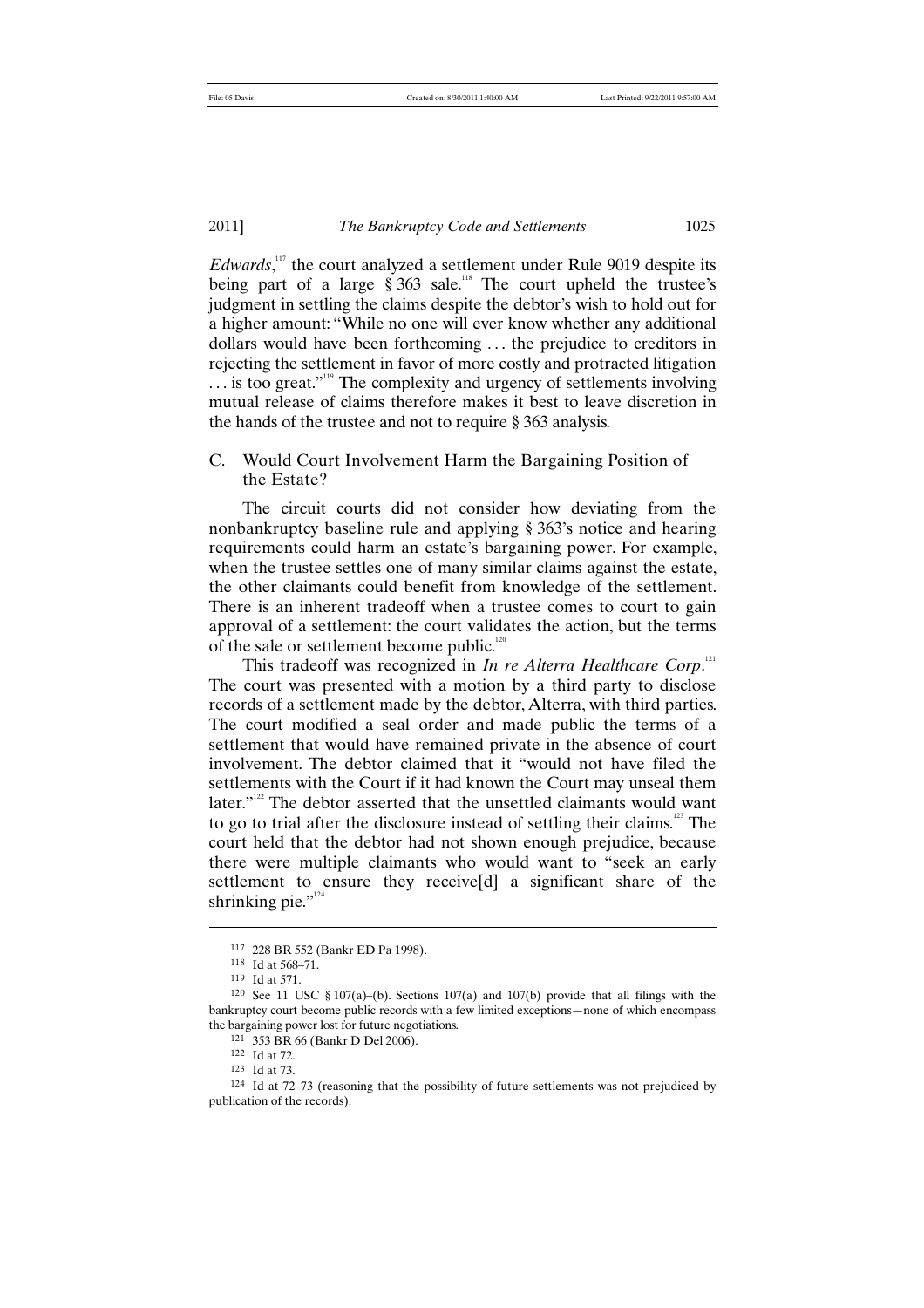Although the debtor and the court disagreed whether the disclosure of information changed the parties' bargaining positions, it is possible to imagine a slightly different situation in which the other claimants would benefit from the settlement's disclosure. In such cases, the debtor would be harmed by § 363's mandatory court approval because the other claimants would have improved their bargaining positions. Further, this may cause a chilling effect on settlements, because the trustee may be hesitant even to entertain the possibility of a settlement if she knows that the settlement will become public. This results in more costly litigation and a higher ultimate cost to the estate as the trustee foregoes cost-justified settlements in favor of litigation. Memorializing a settlement in open court under § 363 may affect bargaining with future claimants, even if its terms are sealed. Accordingly, when disclosure of a settlement's terms would harm the estate's bargaining position with future claimants, the court should be less willing to require notice and a hearing under § 363 and should be receptive to the trustee's judgment to settle the case outside the purview of the court.

# D. Are There Potential Purchasers for the Claim?

Finally, courts should consider whether there are multiple potential purchasers of a claim. If there is a market for the claim, then the settlement looks more like a sale, and the auction procedures of § 363 should be used. In this case, a deviation from the nonbankruptcy rule is warranted to maximize the value retrieved from the claim for the estate.

In *In re Resource Technology Corp*,<sup>125</sup> the court looked closely at the number of potential purchasers of an alienable claim when deciding to apply § 363(m)'s good faith protections to a settlement. "[I]n this case," the court found, "there was, in effect, a 'bidding' process, thus bringing into play  $\S 363(m)$ 's policy of encouraging better offers by ensuring finality."<sup>126</sup> When multiple bidders are seeking to buy an alienable claim, the court has an interest in supervising the proceedings and applying the requirements of § 363. When third parties show interest in purchasing the claim, it makes the settlement look more like a sale that should be removed from the discretion of the trustee in favor of the formal requirements of § 363.

<sup>125</sup> 2005 WL 1155683 (Bankr NDNY).

<sup>126</sup> Id at \*3. See also *In re Lahijani*, 325 BR 282, 288–89 (BAP 9th Cir 2005) (noting that the auction procedures of § 363 are meant to attract higher bids and ensure that the "optimal value is realized by the estate").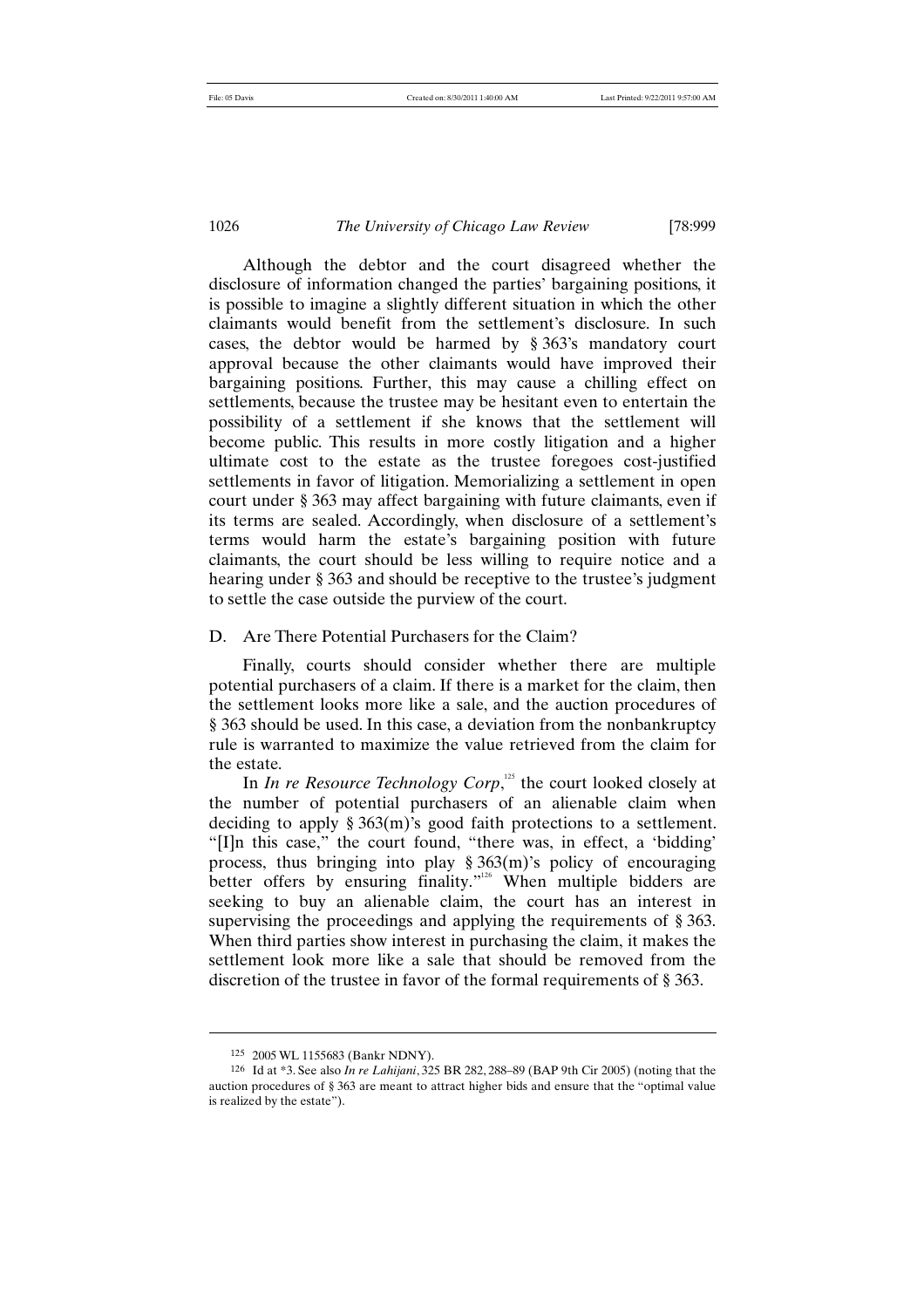# \* \* \*

In sum, a settlement's nonbankruptcy characteristics should be examined to determine whether review under § 363 is appropriate. These characteristics include (1) whether the cause of action is alienable, (2) whether the settlement agreement involves a mutual release of claims, (3) the implications of requiring disclosure on future litigation by the estate, and (4) the presence or likelihood of multiple potential purchasers. The presence of these characteristics suggests that a settlement is more like a sale and would benefit from § 363 protections. Their absence suggests that a settlement is best left to the trustee's discretion.

# E. The Fifth Circuit Revisited

This section applies the above framework to the facts of the Fifth Circuit's decision in *In re Moore*. The Fifth Circuit held that settlements are sometimes sales but failed to articulate a framework. Applying this Comment's framework shows that the case should have come out the other way.

In *In re Moore*, the Fifth Circuit held that the settlement of reverse veil-piercing and fraudulent transfer claims by the trustee required  $\S 363$  analysis by the bankruptcy court.<sup>127</sup> The court reasoned that a major creditor's offer to buy the cause of action for \$50,000 would bring a higher value to the estate than a \$37,500 settlement offer that included the release of a potential \$12 million indemnity claim held against the estate. The court simply noted that the trustee was required to maximize the value of the estate under  $\S 363$ .<sup>128</sup> Analysis under this Comment's framework suggests that the trustee's settlement should have been upheld without requiring § 363 analysis.

As a threshold matter, these causes of action were alienable under state law, so there is no automatic exception from the requirements of § 363. This determination does not end the analysis, however, because the settlement of an alienable claim may still require  $§$  363 procedures.<sup>12</sup>

Under this Comment's proposed framework, the court would next balance the remaining three factors. The second factor—whether there was a mutual release of claims—cuts against requiring § 363 analysis in this case. The trustee was in a better position than the court to determine the value of the \$12 million claim against the estate

<sup>127</sup> See *Moore*, 608 F3d at 266.

<sup>128</sup> See id.

<sup>129</sup> See Part IV.B.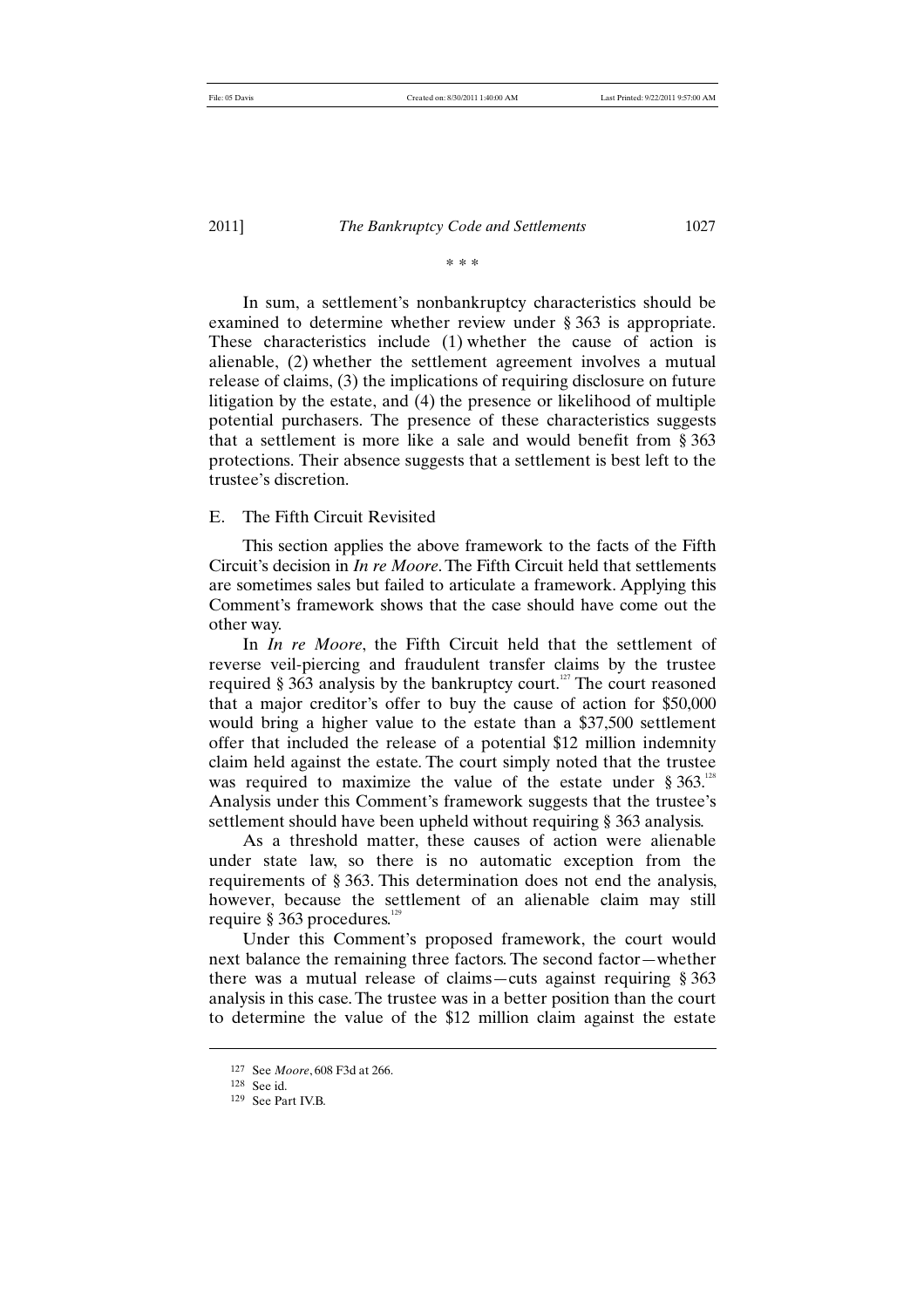when negotiating the settlement. The mutual release of claims frustrates the mechanics of § 363 because the settlement includes the dismissal of a contingent claim against the estate. The trustee has better information about the claim against the estate and is better able to weigh competing interests about how to proceed, such as accounting for the disclosure costs of seeking court approval. This informational and decisionmaking advantage supports the primary position that the Bankruptcy Code gives the trustee in a bankruptcy proceeding. By applying § 363, the Fifth Circuit's decision seems to give more weight to the major creditor's interest in the specific cause of action rather than the trustee's discretion and relative competence to make decisions for the estate as a whole. It is just as likely that the settlement of the claims against the estate was worth more on an expected value basis than the  $$13,000$  overbid by the major creditor.<sup>130</sup> This type of agreement would benefit from the expertise and independent decisionmaking authority of the trustee.<sup>131</sup>

The third factor, whether court involvement would harm the estate's bargaining power in future litigation, does not seem implicated by the facts in *Moore* because there was no future litigation pending between the parties and no similar litigation claims. This factor, therefore, is indeterminate. The fourth factor, whether there were potential bidders, strongly influenced the Fifth Circuit's decision. This should not have been determinative, however, because there was only one other potential "bidder" in this case. Therefore, the auction procedures of § 363 would be less useful than if there were a wider market with many bidders seeking the claim. Because the major creditor was the only bidder, this factor cuts against § 363 analysis.

Applying this Comment's framework shows that this decision should probably not have been examined under § 363. The threshold test would not automatically exempt § 363 analysis because the claims were alienable at state law. The court would then consider the other three factors. The second factor militates strongly against § 363 analysis as there was a mutual release of claims. The third factor is indeterminate because the estate's bargaining power was not jeopardized. Finally, the fourth factor cuts slightly against § 363 analysis because there was not a market of multiple potential bidders who would benefit from the § 363 protections. In sum, two factors, the second and fourth, cut against § 363 analysis, while the third factor is insufficient on its own to support analysis under § 363. Accordingly, the

<sup>130</sup> See note 113.

<sup>131</sup> See Part IV.B. This analysis would also require a reconsideration of the Third Circuit's opinion in *In re Martin*. That case also dealt with a mutual release of claims, and therefore the factors would seem to cut against § 363's application.